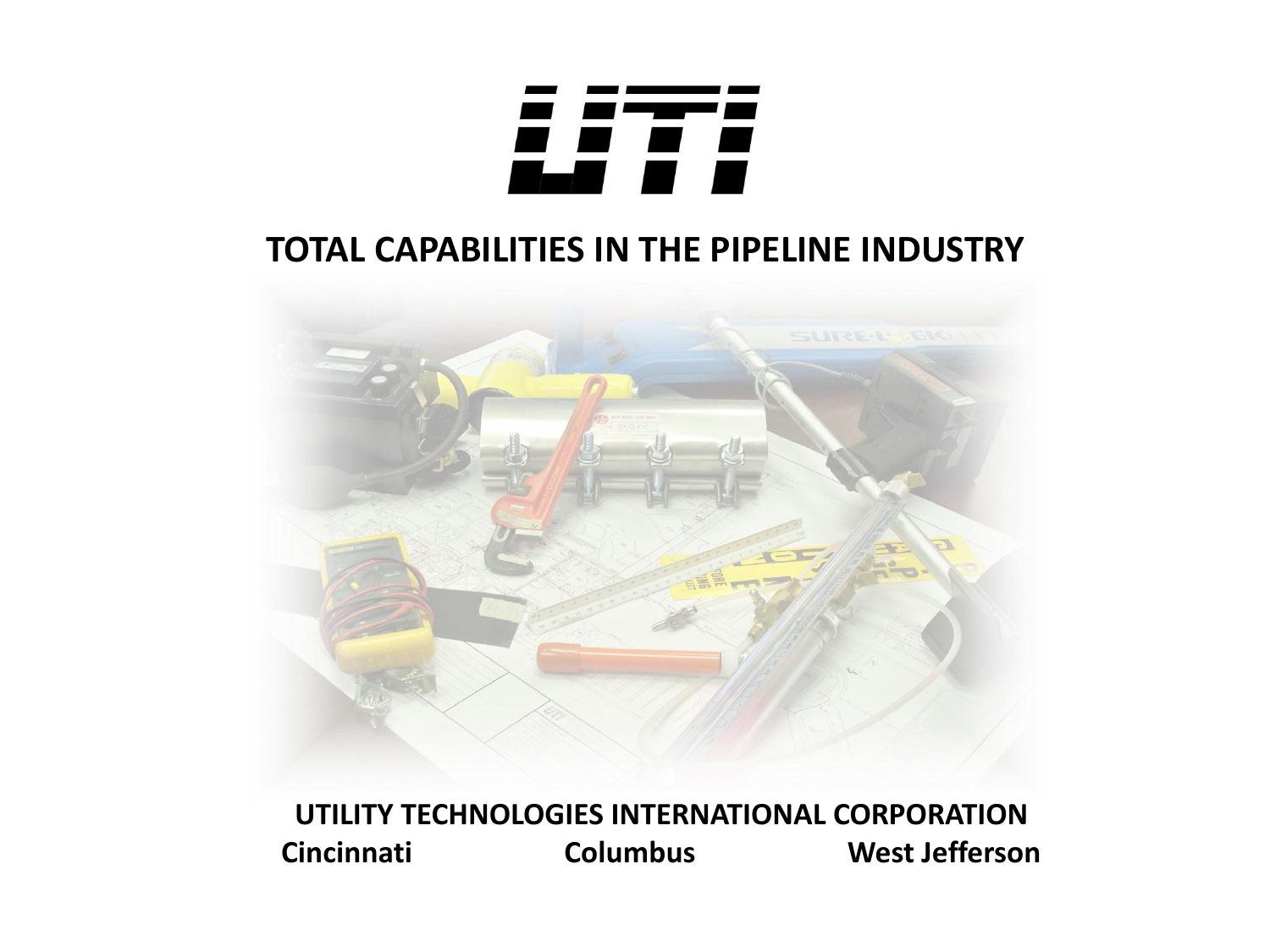

## Common Natural Gas Engineering Problems – And Solutions

Ohio Gas Association December 3, 2012

Hoby Griset, P.E. Steve Cremean, P.E. John Vassaux Brad Rode Utility Technologies International 4700 Homer Ohio Lane Groveport, Ohio 43125 (614) 482-8080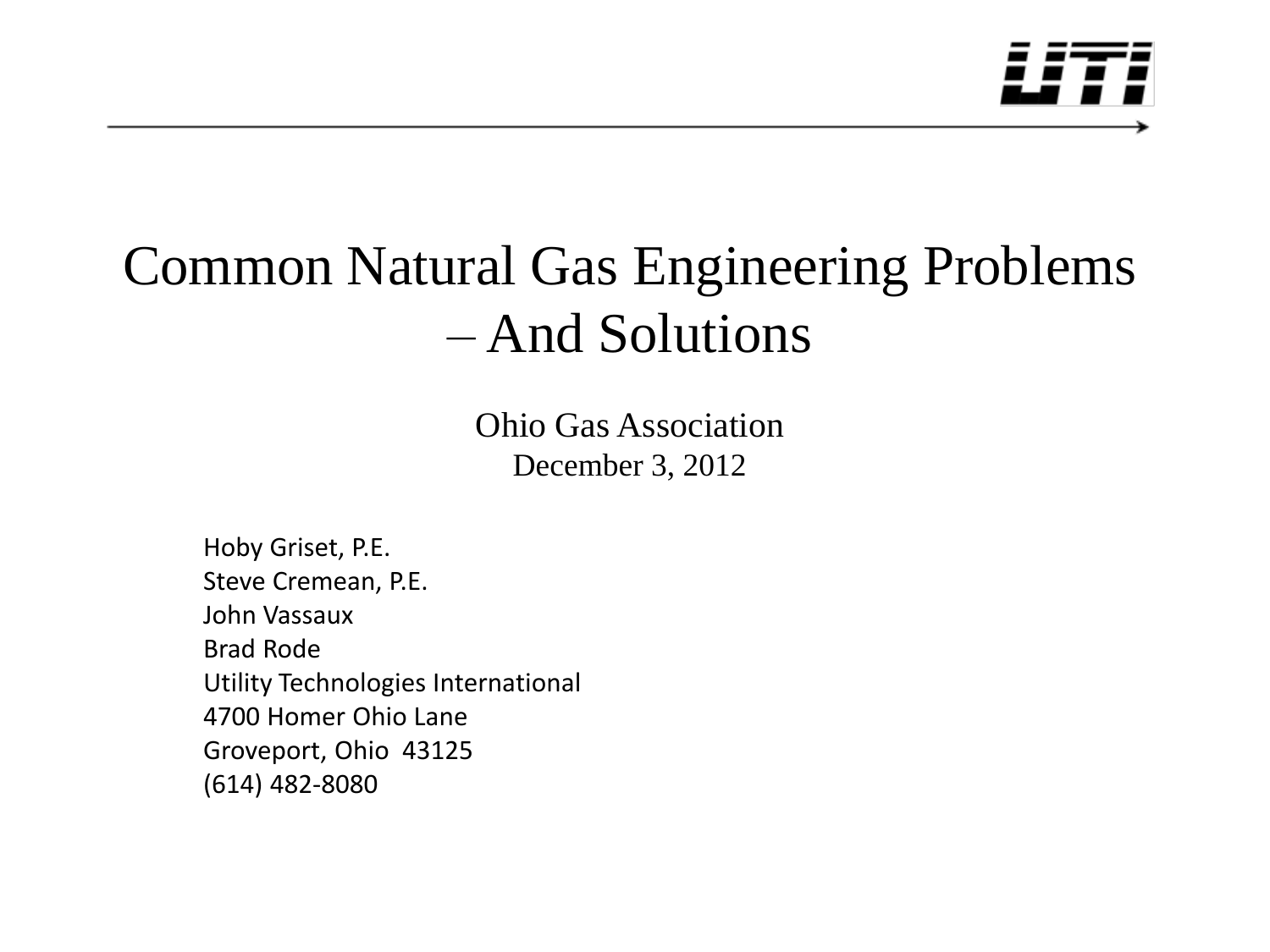

## DISCLAIMER

Some portions of 49 CFR Part 192 are open to interpretation and federal or state regulators may not agree with the opinions expressed in this seminar. Attendees are urged to research the facts and arrive at their own conclusions.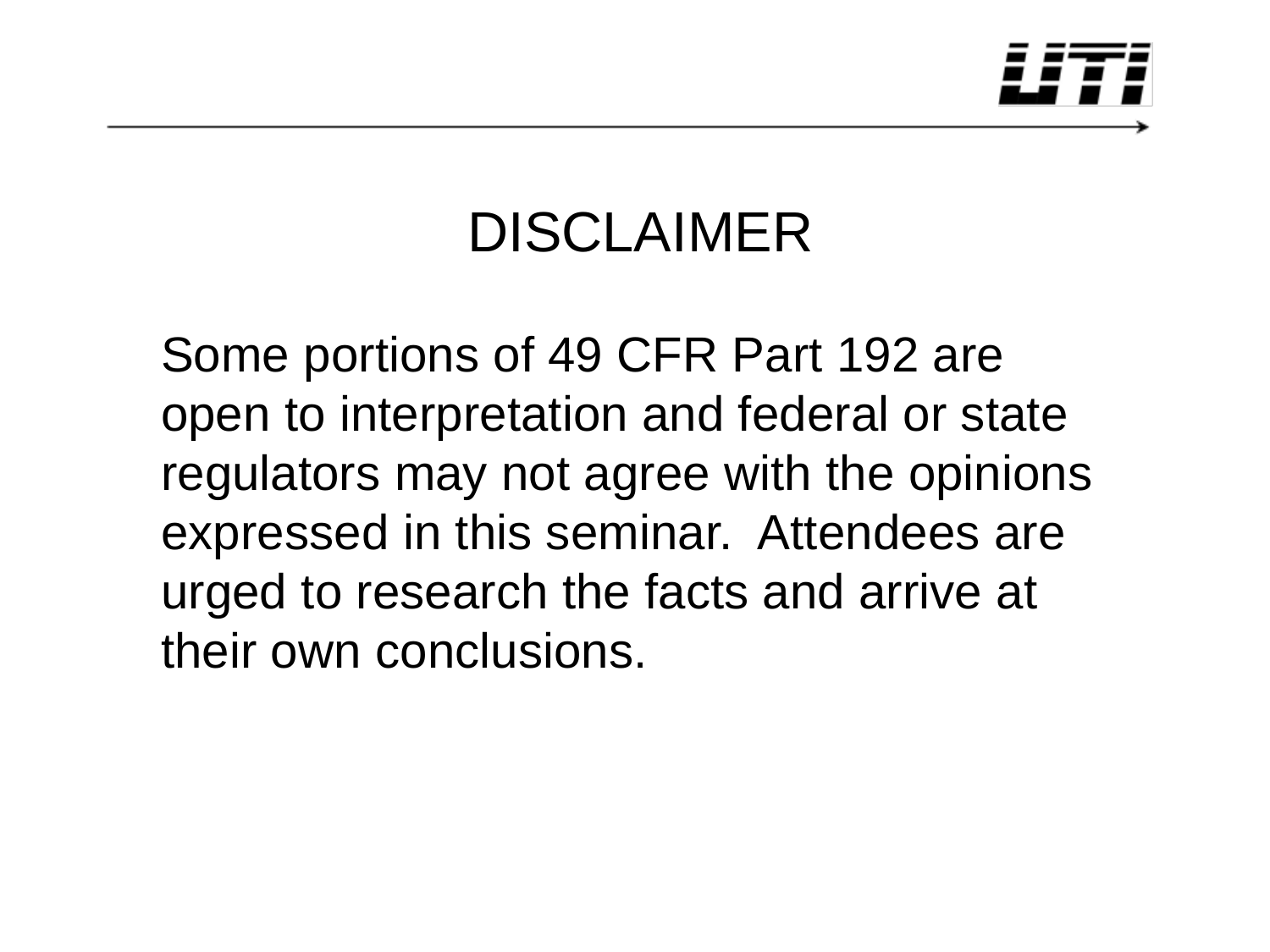

# Steel Pipe Design:

- Design formula for steel pipe
- Other design considerations
- Additional design requirements for using an alternate MAOP
- Specifications when ordering steel pipe
- Record keeping for steel pipe
- Double stamped pipe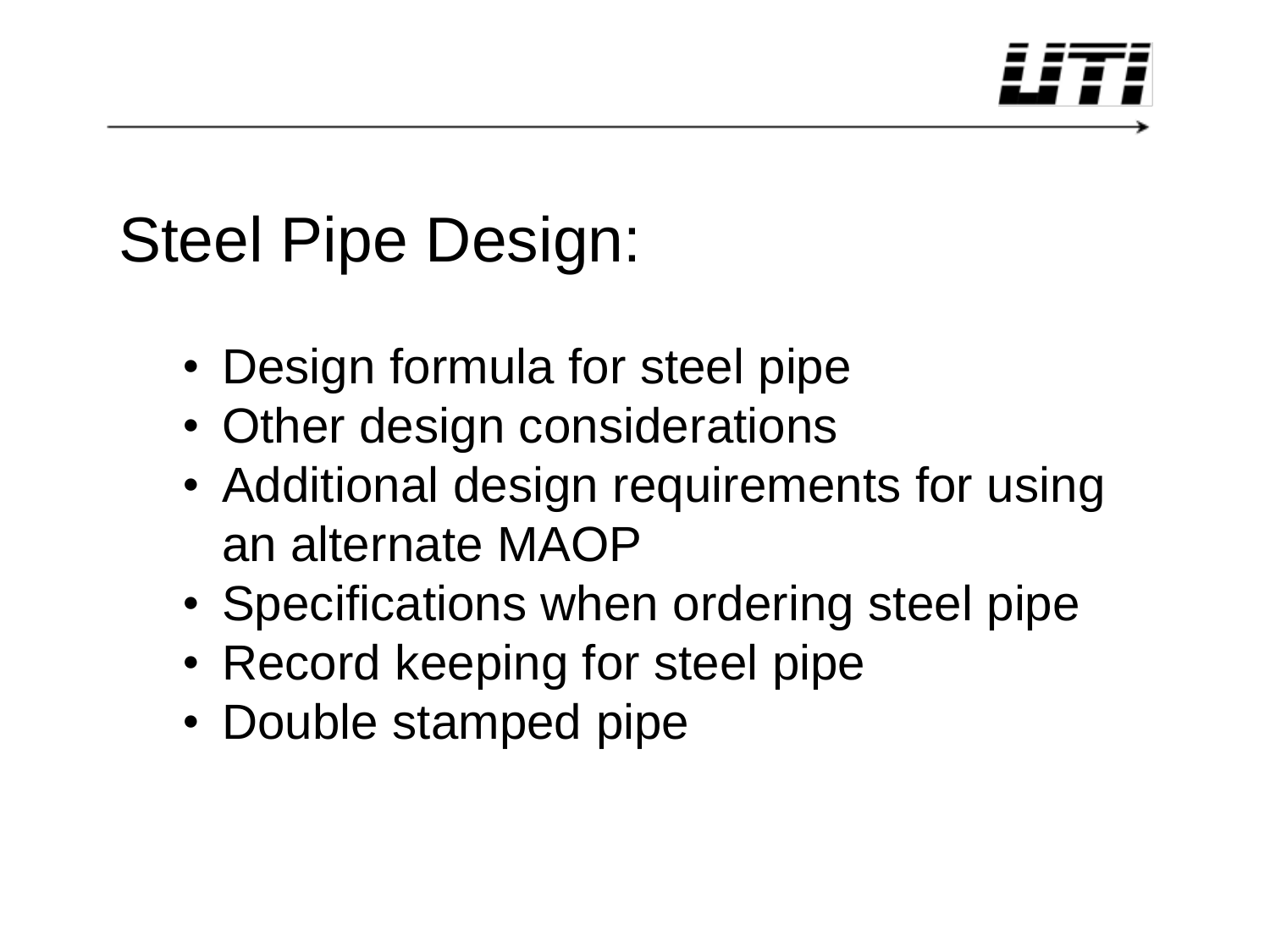

### Tensile Stress:

• A force that attempts to pull apart or stretch a material



### Tensile Strength:

• A materials ability to resist tensile stress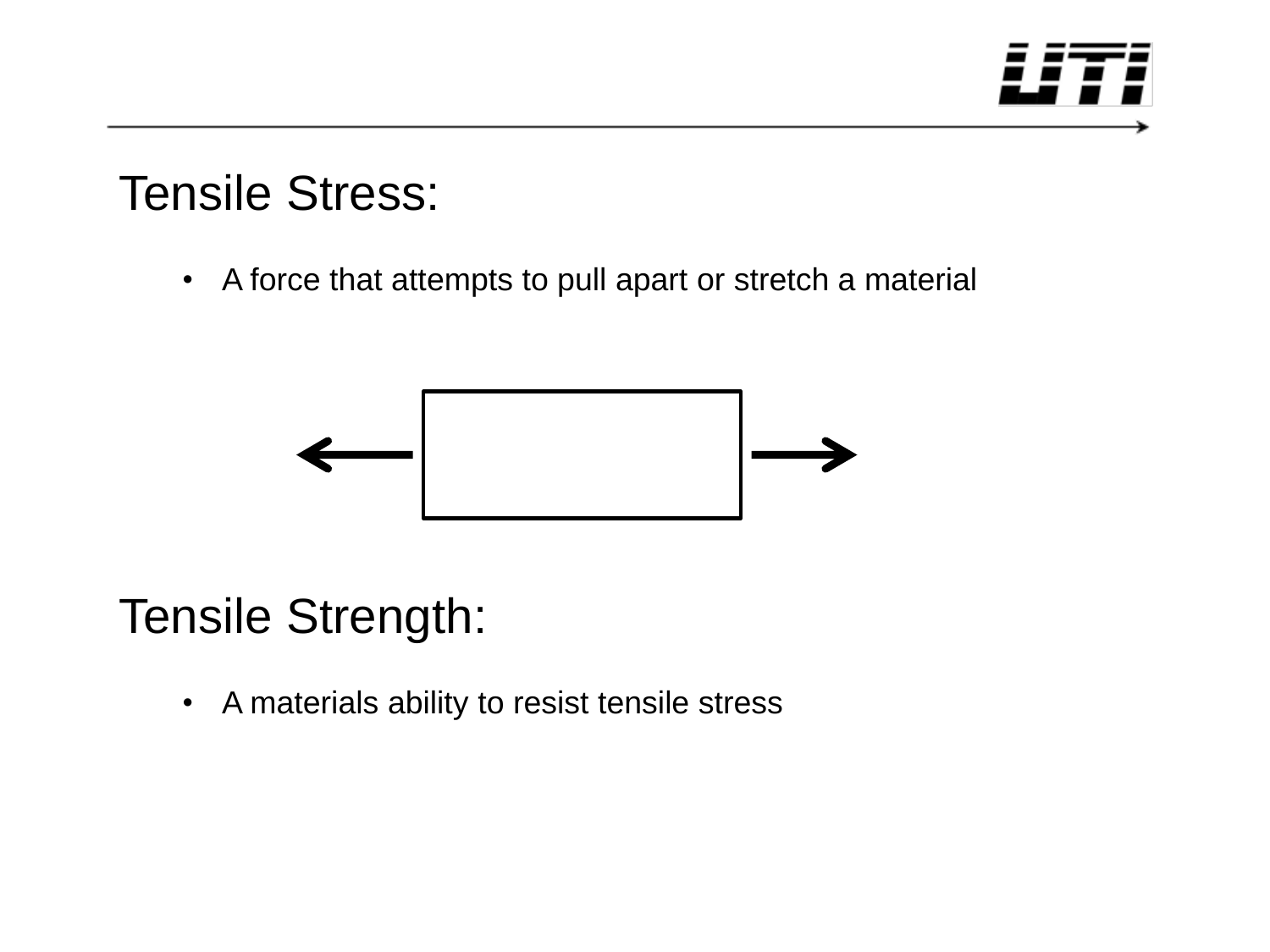

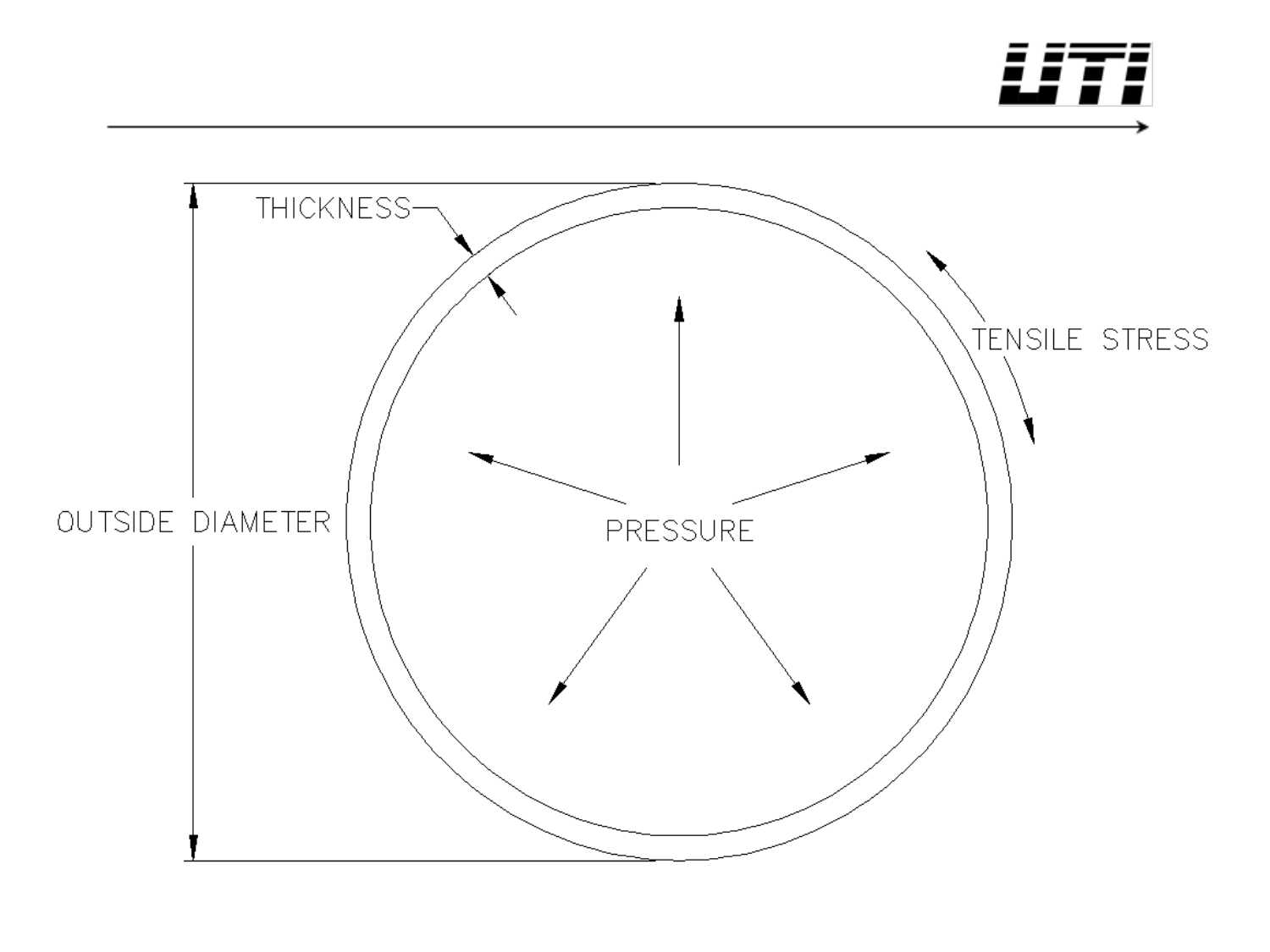

## Barlow's formula: P = 2St/D

Tells us that the Tensile Stress (which is also called the Hoop Stress) on the pipe = Pressure x Outside Diameter /  $2 \times$  Thickness, i.e.  $S = \text{PD}/(2t)$ 

SO,

1000 psig x 10.75 in / (2 x 0.250 in) = 21,500 psig tensile stress 2000 psig x 10.75 in /  $(2 \times 0.250)$  in = 43,000 psig tensile stress

And yes, size does matter!!

2000 psig x 20.00 in / (2 x 0.250 in) = 80,000 psig tensile stress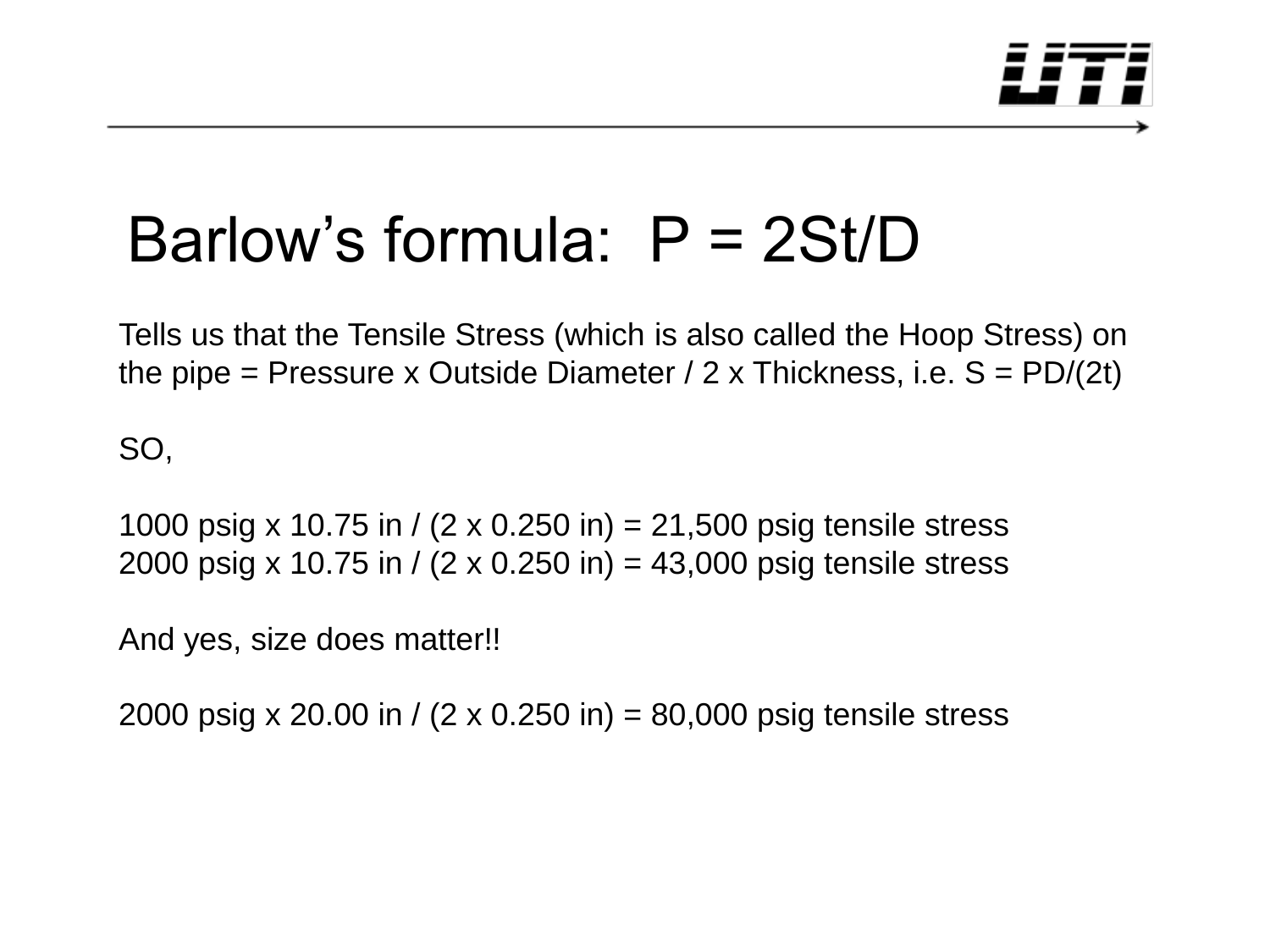

### How much tensile stress can we put on pipe?

For our purposes:

- Maximum tensile/hoop stress allowed in pipe ≈ Yield Strength "S", or Specified Minimum Yield Strength, "SMYS"
	- $\triangleright$  Grade A = 25,000 psi
	- $\triangleright$  Grade B = 35,000 psi
	- $\triangleright$  API 5L X-42 = 42,000 psi
	- $\triangleright$  API 5L X-52 = 52,000 psi
	- $\triangleright$  API 5L X-60 = 60,000 psi
	- $\triangleright$  API 5L X-65 = 65,000 psi
- Pipe used for projects regulated under Part 192 must be a listed specification in 192.7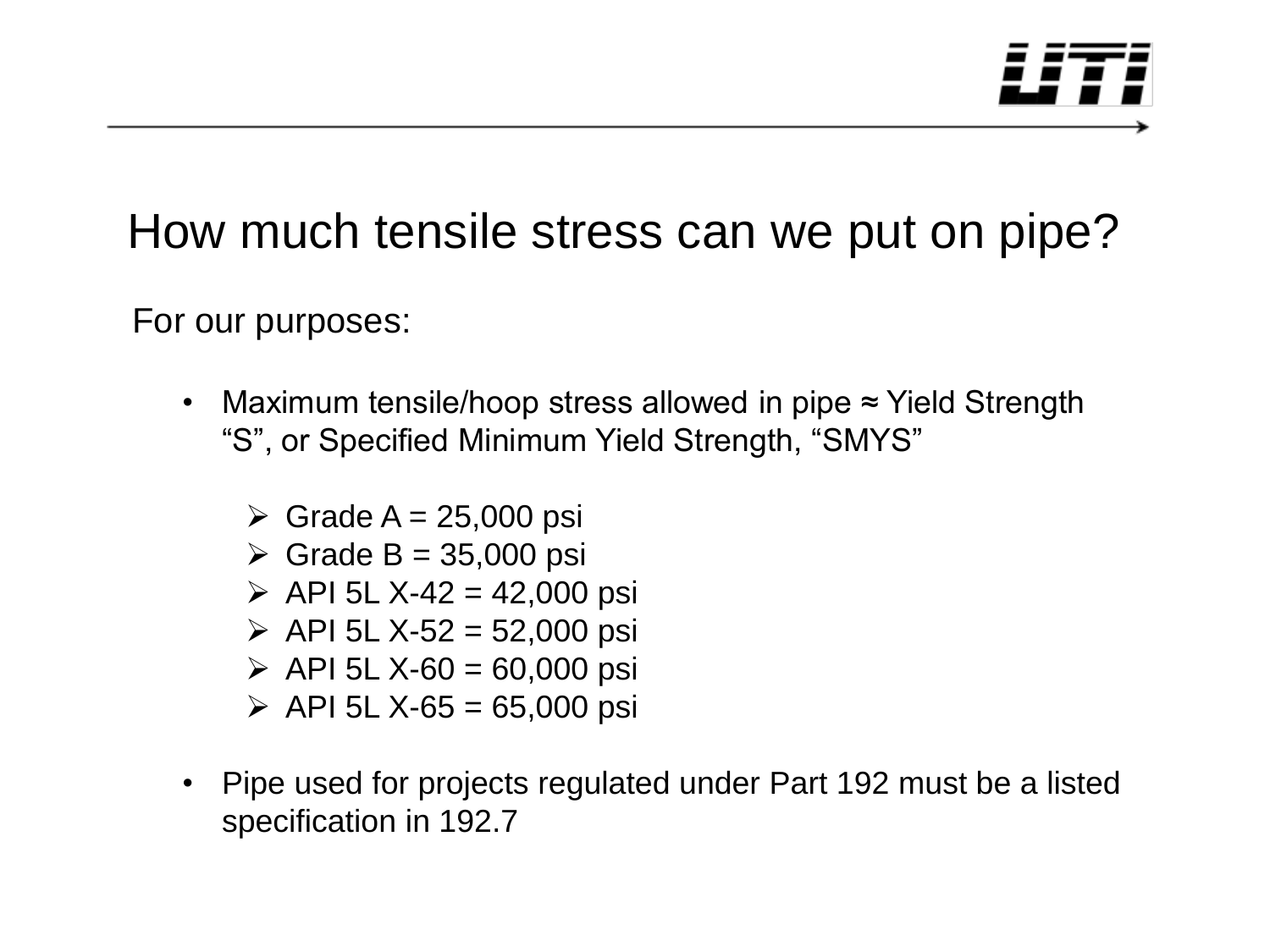

## 192.105 Design Formula for Steel Pipe

 $P = (2St/D) \times F \times E \times T$ 

- Design Pressure "P"
- Yield Strength (or SMYS) "S"
- Nominal Wall Thickness "t"
- Nominal Outside Diameter "D"
- Design Factor "F"
- Longitudinal Joint Factor "E"
- Temperature De-rating Factor "T"

Design Factor "F" is our safety factor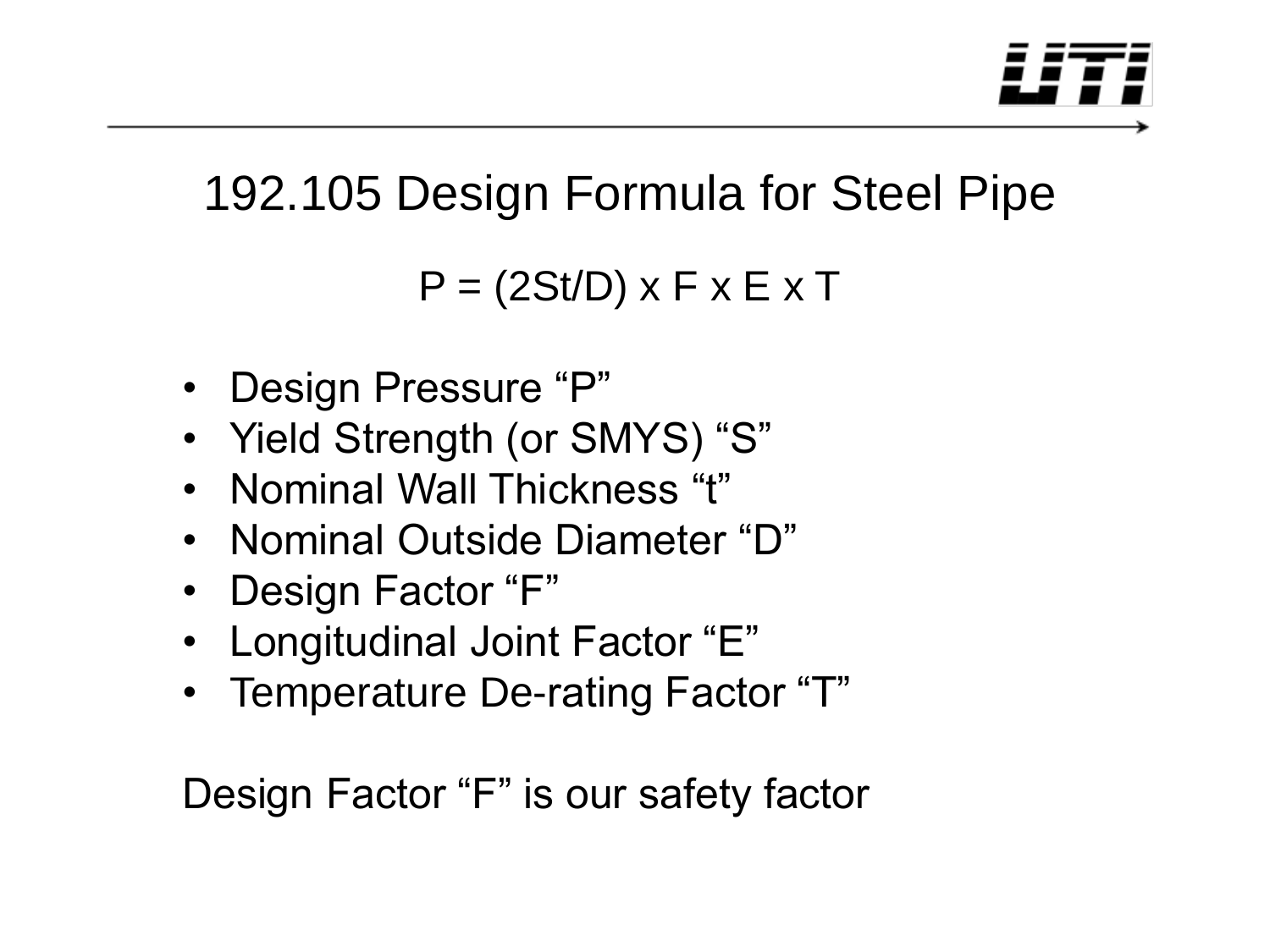

## 192.105 Design Formula for Steel Pipe  $P = (2St/D) \times F \times E \times T$

- Step 1: Choose a pipe and enter "S" (Yield Strength), "t" (Wall Thickness), and "D" (Outside Diameter)
	- $\triangleright$  For new pipe this should be straight forward
	- $\triangleright$  For existing pipe, you need to rely on existing records. If "S" is unknown, use 24,000 psi or determine "S" in accordance with Section II-D of Appendix B
	- $\triangleright$  If "t" is unknown, it must be determined in accordance with 192.109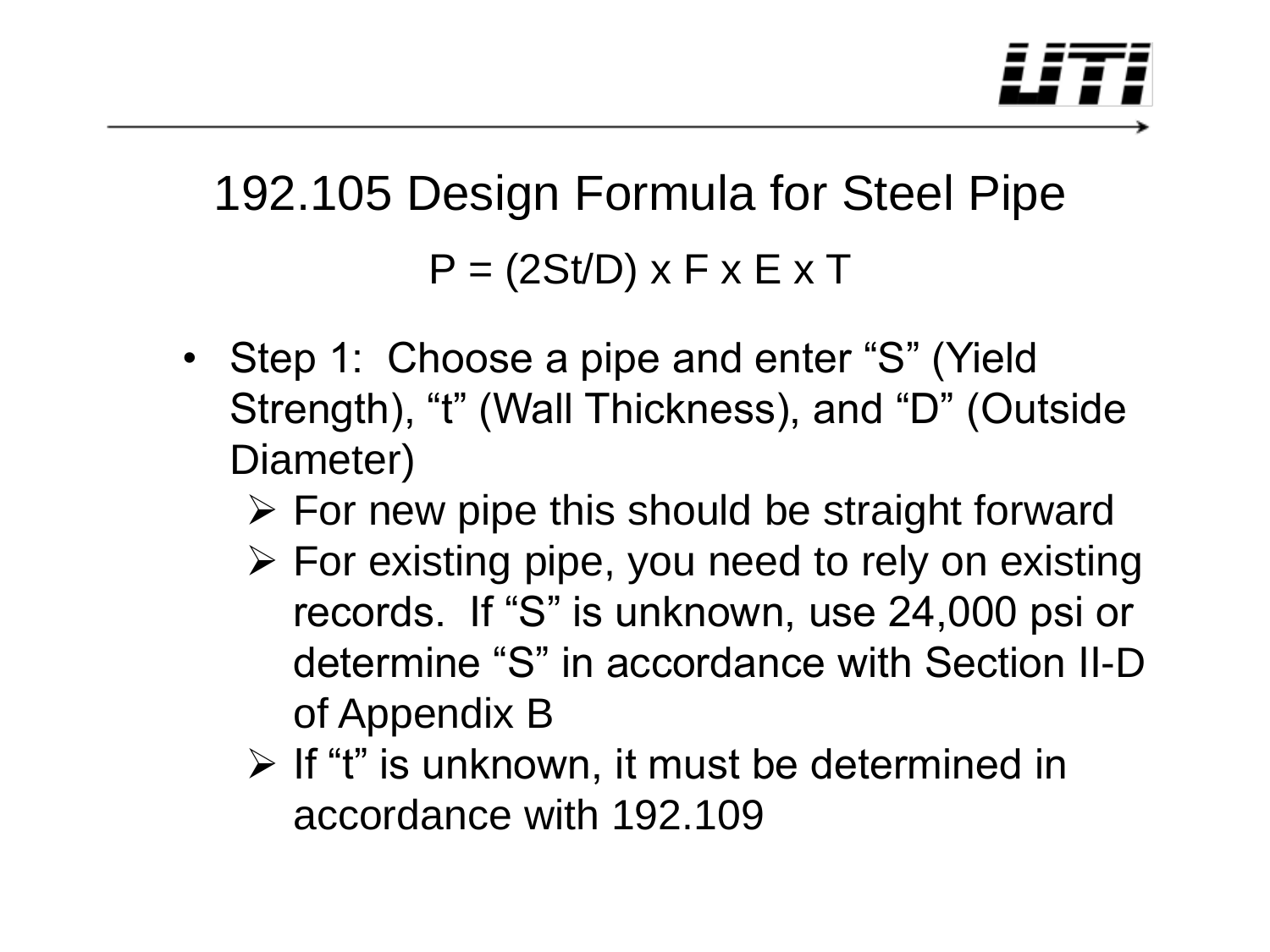

- Step 2: Determine the Design Factor "F"
	- $\triangleright$  Class 1 Locations, F = 0.72
	- $\geq$  Class 2 Locations, F = 0.60
	- $\triangleright$  Class 3 Locations, F = 0.50
	- $\geq$  Class 4 Locations, F = 0.40
	- Exceptions: 0.60 for pipe in Class 1 Locations that (1) Cross the right-of-way of an unimproved public road without casing; (2) Crosses without a casing, or makes a parallel encroachment on, the right-of-way of either a hard surfaced road, a highway, a public street, or a railroad; (3) Is supported by a vehicular, pedestrian, railroad, or pipeline bridge.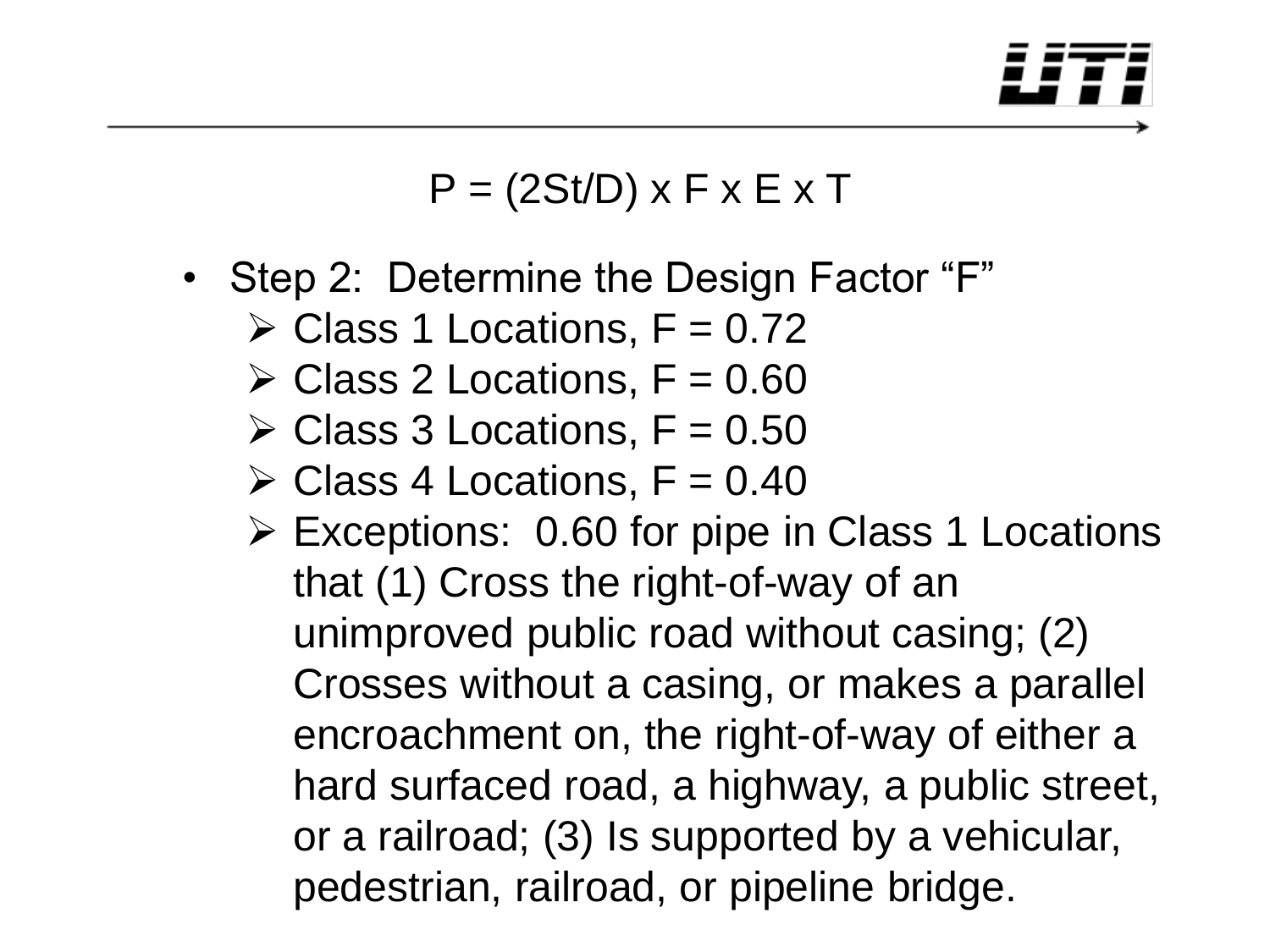

- Step 2: Determine the Design Factor "F"
	- $\triangleright$  Class 1 Locations, F = 0.72
	- Exception: 0.60 for pipe in Class 1 Locations that (4) Is used in a fabricated assembly, (including separators, mainline valve assemblies, cross-connections, and river crossing headers) or is used within five pipe diameters in any direction from the last fitting of a fabricated assembly, other than a transition piece or an elbow used in place of a pipe bend which is not associated with a fabricated assembly.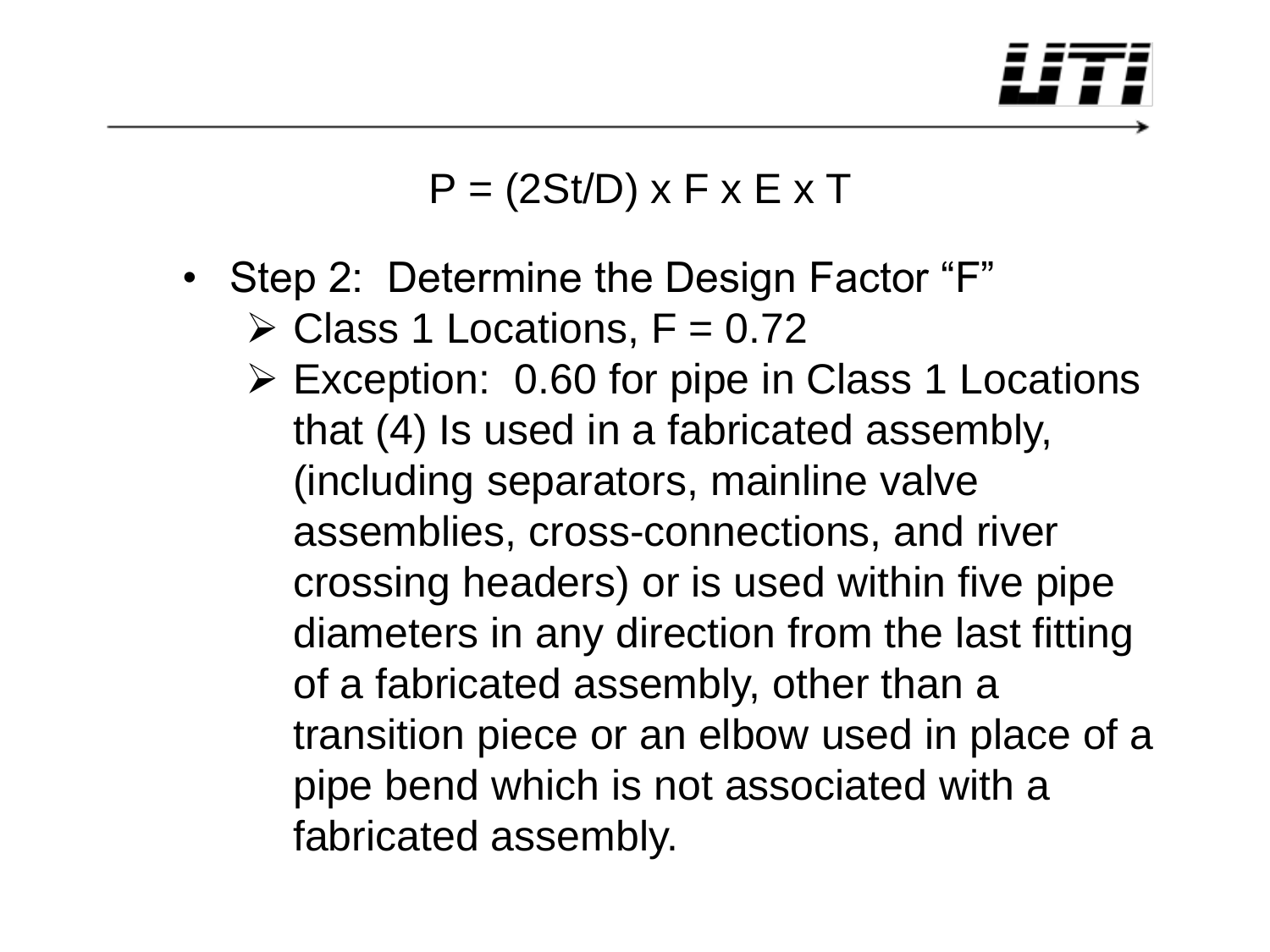

- Step 2: Determine the Design Factor "F"
	- $\triangleright$  Class 1 Locations, F = 0.72
	- $\triangleright$  Class 2 Locations, F = 0.60
	- Exception: For Class 2 locations, a design factor of 0.50, or less, must be used … for uncased steel pipe that crosses the right-ofway of a hard surfaced road, a highway, a public street, or a railroad.
	- Exception: For Class 1 and Class 2 locations, a design factor of 0.50, or less, must be used … in a compressor station, regulating station, or measuring station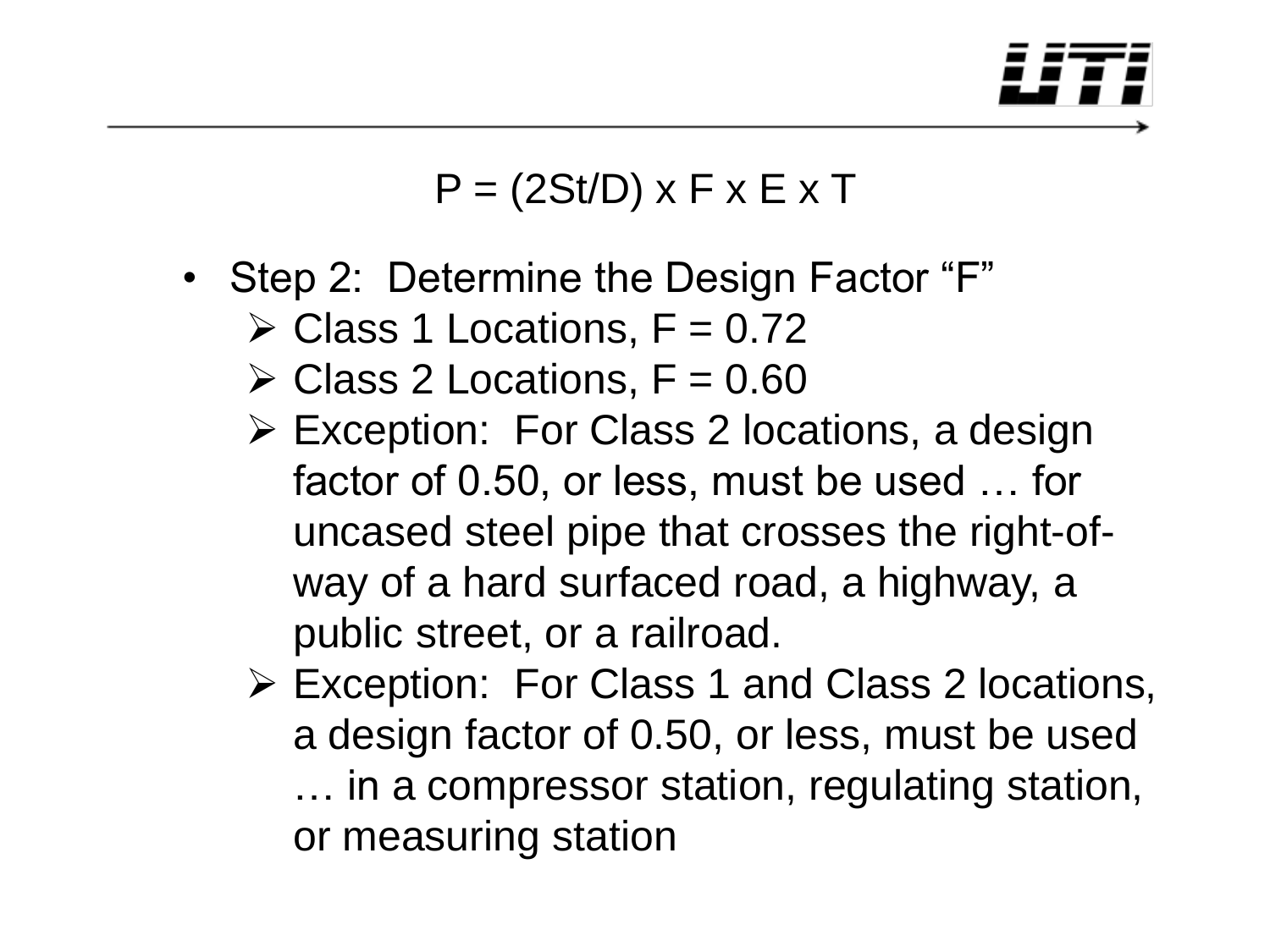

### • Step 3: Longitudinal Joint Factor "E"

|                                  |                            | Longitudinal |  |  |  |
|----------------------------------|----------------------------|--------------|--|--|--|
| Specification                    | Pipe Class                 | Joint Factor |  |  |  |
|                                  |                            | (E)          |  |  |  |
|                                  | Seamless                   | 1.00         |  |  |  |
|                                  | Electric Resistance        |              |  |  |  |
|                                  | Welded                     | 1.00         |  |  |  |
|                                  | <b>Furnace Butt Welded</b> | 0.60         |  |  |  |
| ASTM A106                        | Seamless                   | 1.00         |  |  |  |
|                                  | $\sim$                     |              |  |  |  |
|                                  | <b>Seamless</b>            | 1.00         |  |  |  |
| ASTM A53/A53M<br>API 5L<br>Other | Electric Resistance        |              |  |  |  |
|                                  | Welded                     | 1.00         |  |  |  |
|                                  | Electric Flash Welded      | 1.00         |  |  |  |
|                                  | Submerged Arc              |              |  |  |  |
|                                  | Welded                     | 1.00         |  |  |  |
|                                  | <b>Furnace Butt Welded</b> | 0.60         |  |  |  |
|                                  | Pipe over 4 inches         | 0.80         |  |  |  |
| Other                            | Pipe 4 inches and less     | 0.60         |  |  |  |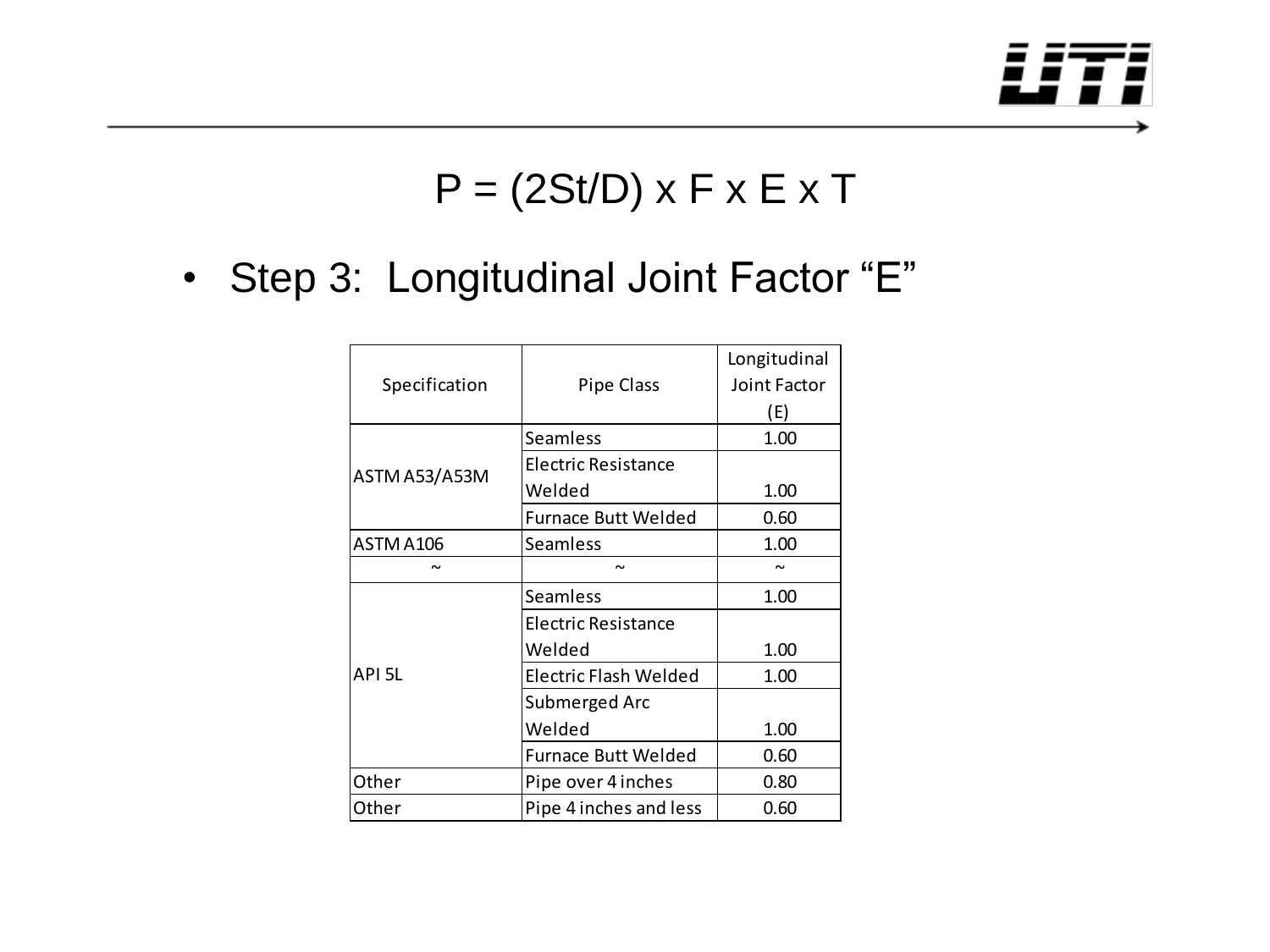

- Step 4: Temperature De-rating Factor "T"
	- $\triangleright$  For gas temperature below 250 $\degree$  F = 1.000
	- $\triangleright$  For gas temperature above 250 $\degree$  F, see 192.115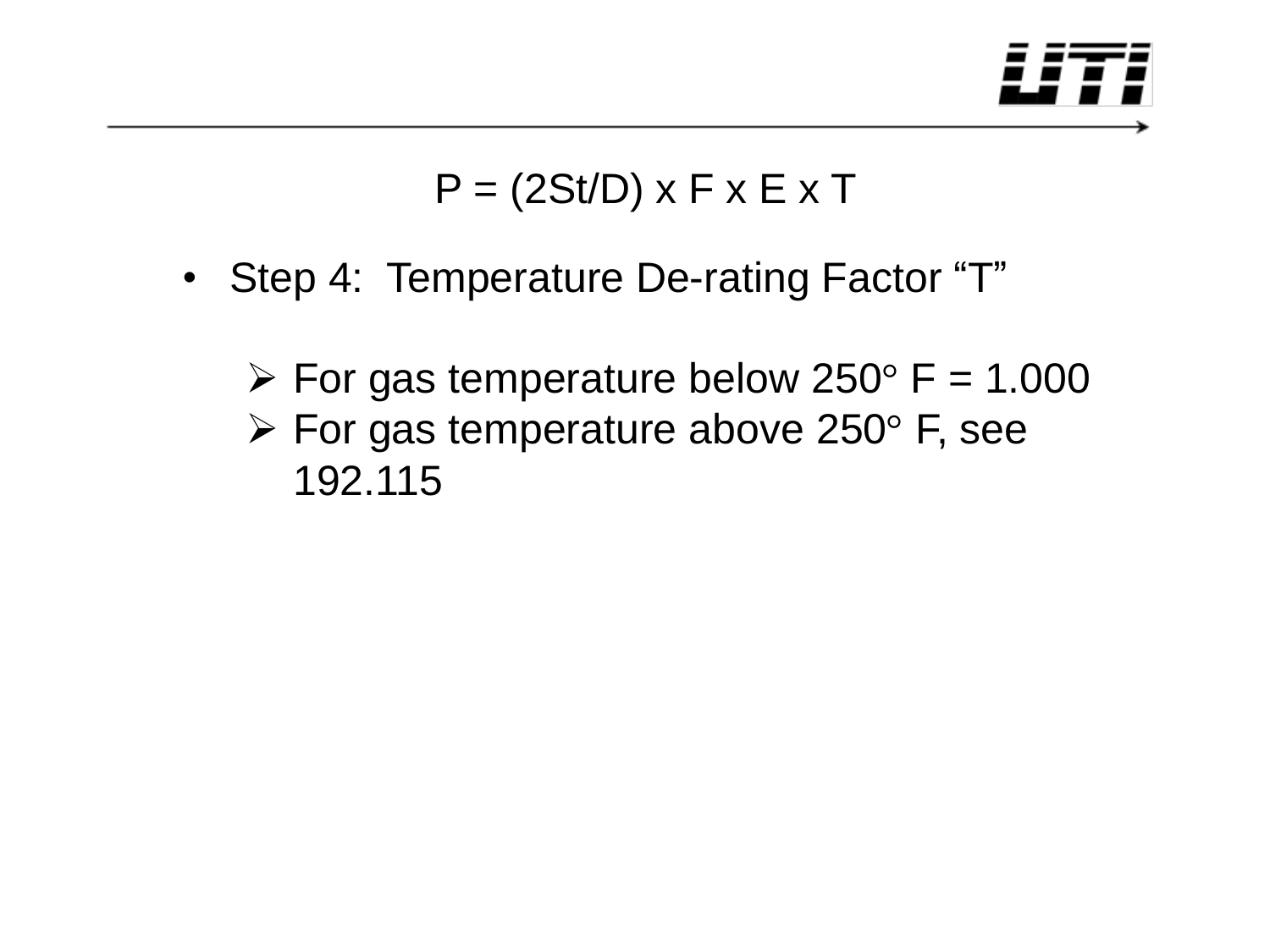

## Examples

What's the design pressure for 12", API 5L X-42, 0.250w, ERW, in a Class 3 location?

 $P = (2St/D) \times F \times E \times T$  $P = 2 \times 42,000 \times 0.250 / 12.75 \times 0.50 \times 1.00 \times 1.00$  $P = 823.53$  psig $\leftarrow$ 

What wall thickness do I need for a 20", API 5L X-52, ERW, Class 1 road crossing if I want a 1000 psig MAOP?

 $P = 2 \times 52,000 \times 0.250 / 20.00 \times 0.60 \times 1.00 \times 1.00 = 780$  psig  $P = 2 \times 52,000 \times 0.320512821 / 20.00 \times 0.60 \times 1.00 \times 1.00 = 1000 \text{ psig}$  $P = 2 \times 52,000 \times 0.375 / 20.00 \times 0.60 \times 1.00 \times 1.00 = 1170 \text{ psig} \leftarrow$ 

For other pipe besides road crossings and valve settings:  $P = 2 \times 60,000 \times 0.250 / 20.00 \times 0.72 \times 1.00 \times 1.00 = 1080 \text{ psig} \leftarrow$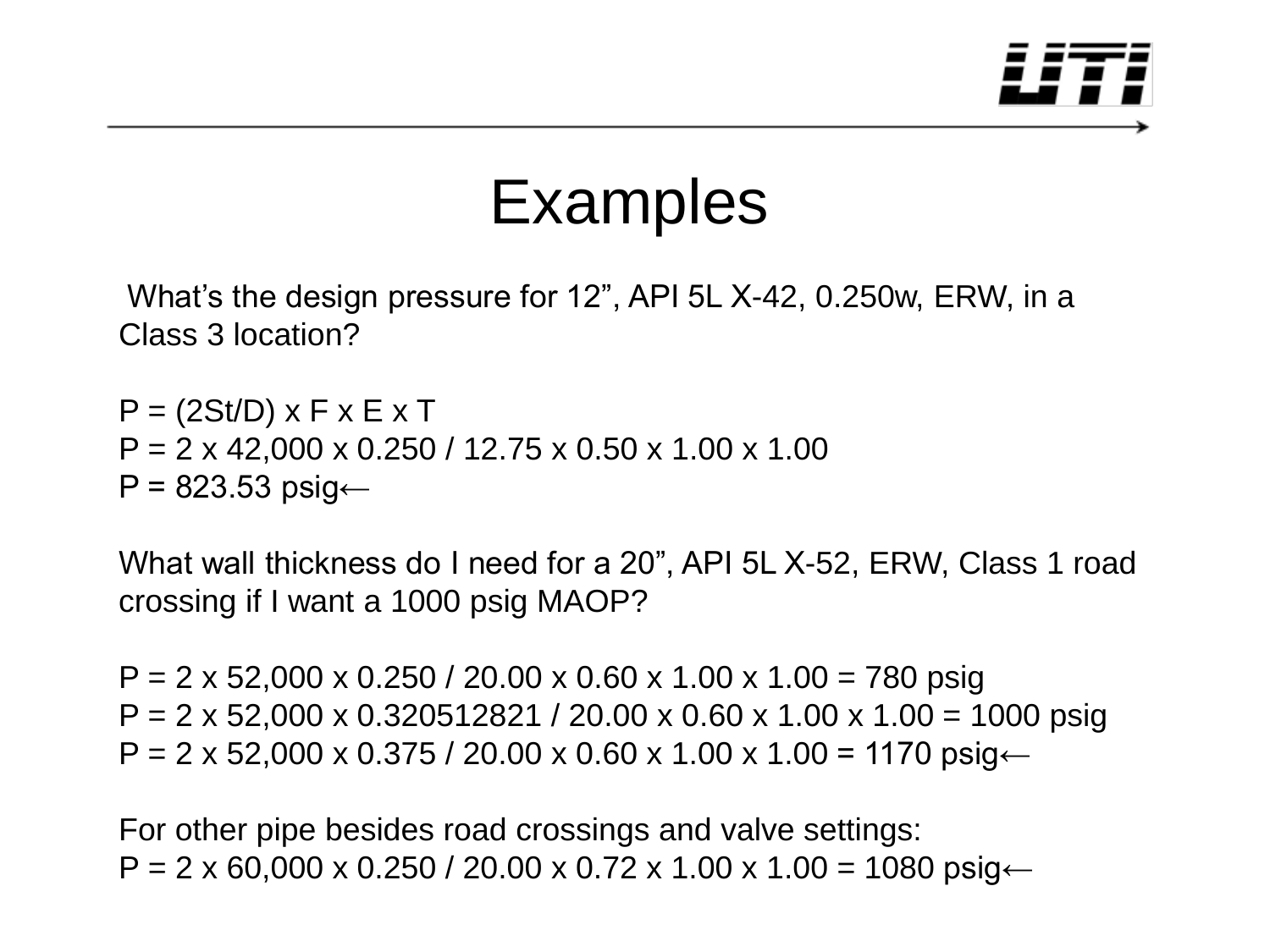

### • Other Considerations

 $\triangleright$  Distribution vs. Transmission (need to keep below 20%) SMYS)

How do I calculate 20% SMYS?

12", API 5L X-42, 0.250w, ERW. SMYS = 42,000

20% of 42,000 =  $0.2 \times 42,000 = 8400$  psi

Use Barlow's formula:  $P = 2St/D$  (do NOT use E, F, or T)

P = 2 x 8400 x 0.250 / 12.75 = 329.41 psig←

Class 3 design =  $2 \times 42,000 \times 0.250 / 12.75 \times 0.50 \times 1 \times 1 = 823$  psig But anything over 329 MAOP will cause it to be a transmission line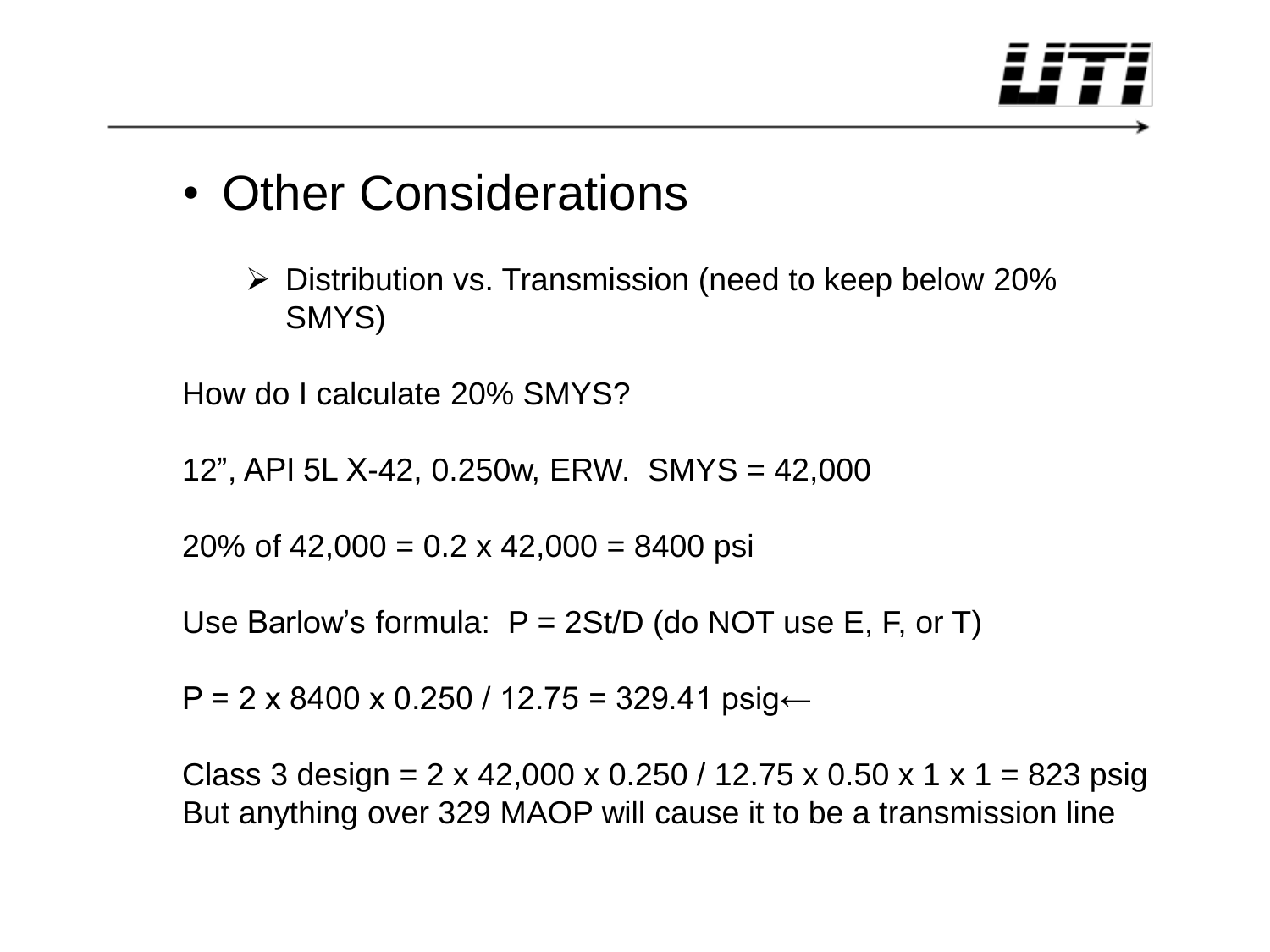### • Other Considerations

- $\triangleright$  Availability of fittings
- $\triangleright$  Future Class location changes
- $\triangleright$  Road, railroad crossings
- $\triangleright$  Bridges
- Compressor, regulator/meter stations, valve settings, other above ground facilities
- $\triangleright$  Damage prevention
- $\triangleright$  Corrosion allowance
- **≻ Ohio Power Siting Requirements**
- $\triangleright$  External loading

External loading on the pipe is additive and must be considered separately using API 1102 or other external loading calculations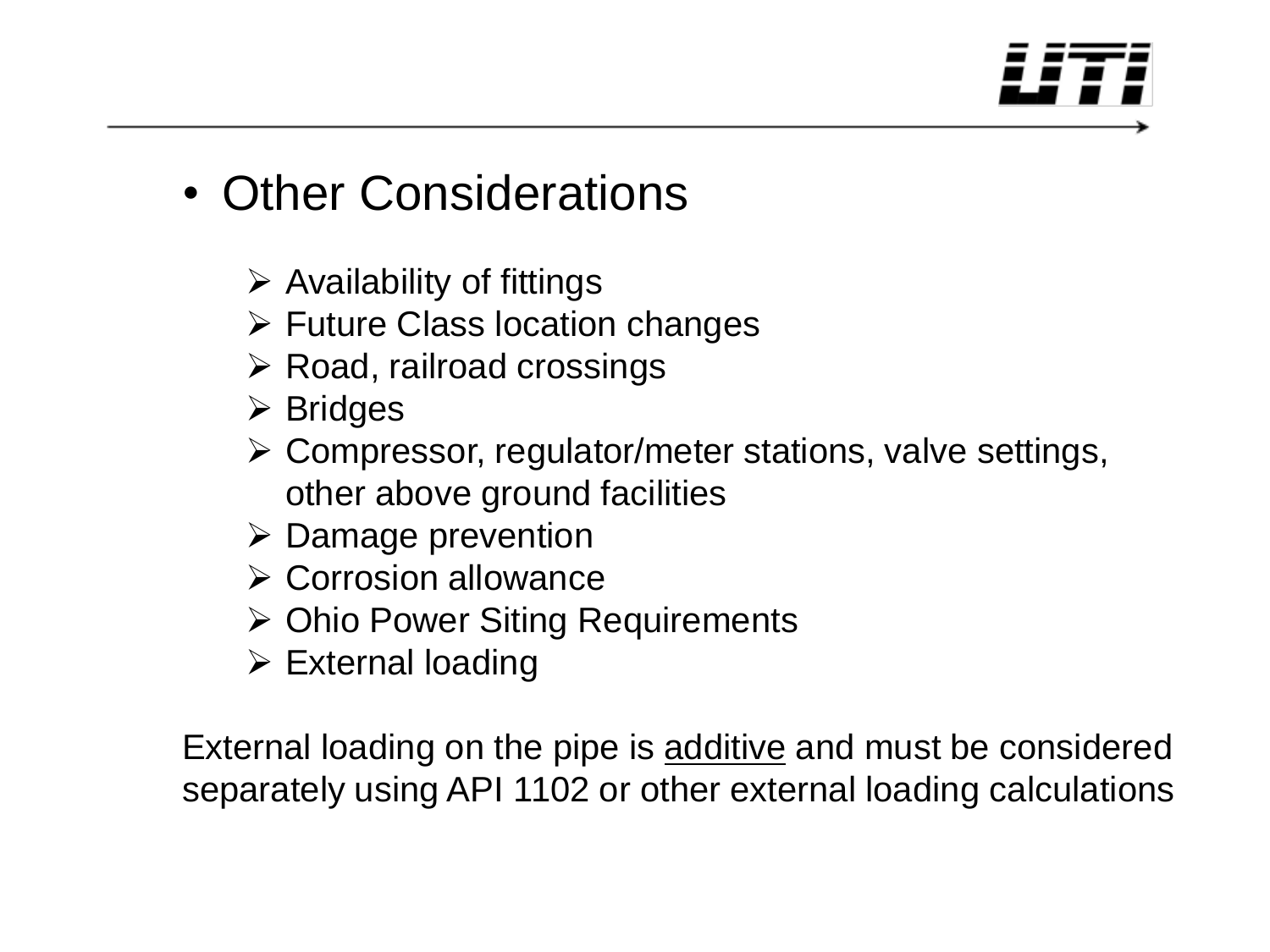

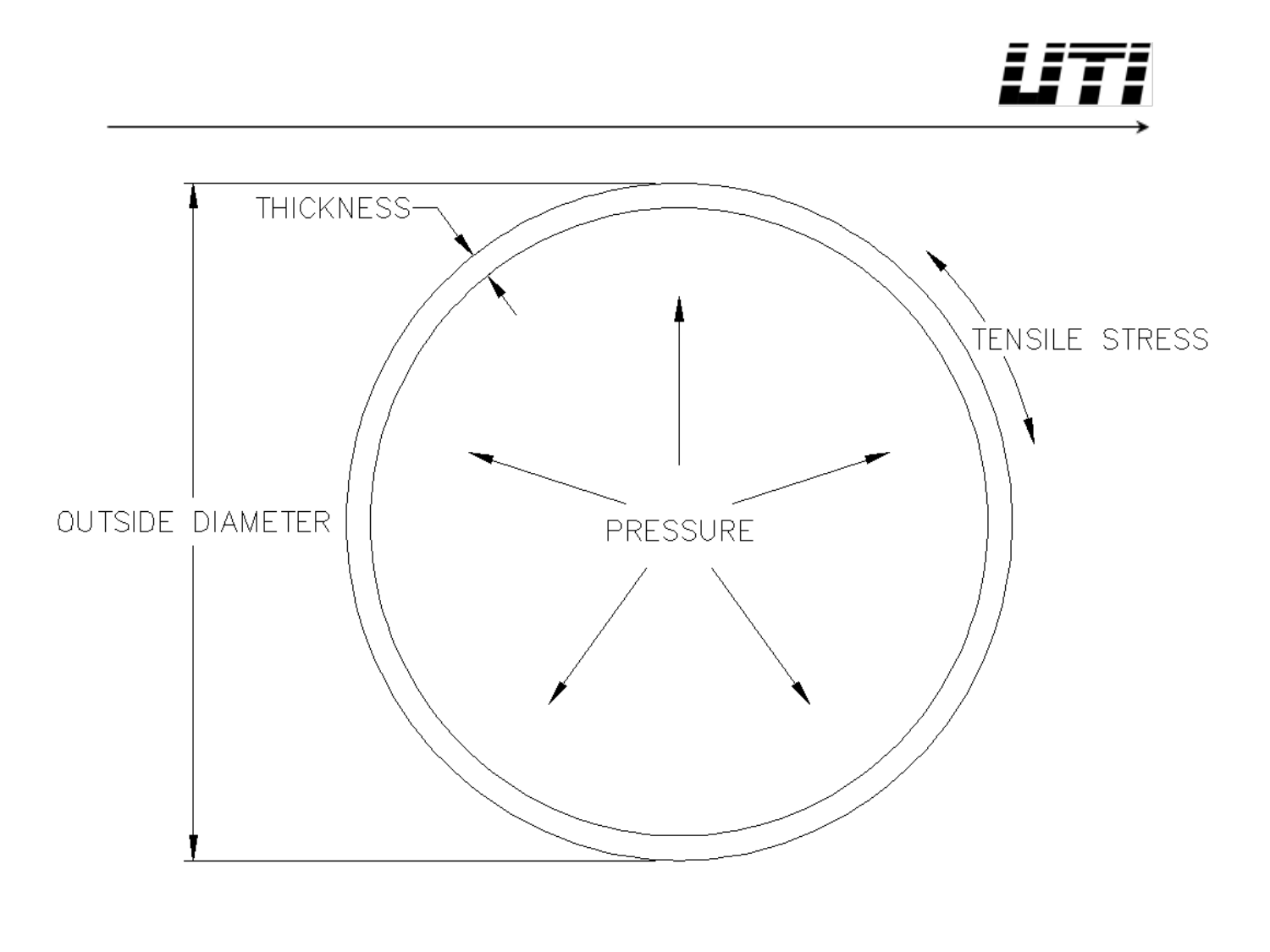

### Additional requirements for alternative MAOP

- $\triangleright$  Allows for Design Factor "F" up to 0.80 in Class 1, 0.67 in Class 2, and 0.56 in Class 3
- $\triangleright$  Significant additional requirements for almost every aspect, including pipe manufacturing, design, construction, testing, and operations and maintenance
- $\triangleright$  See 192.112 for further details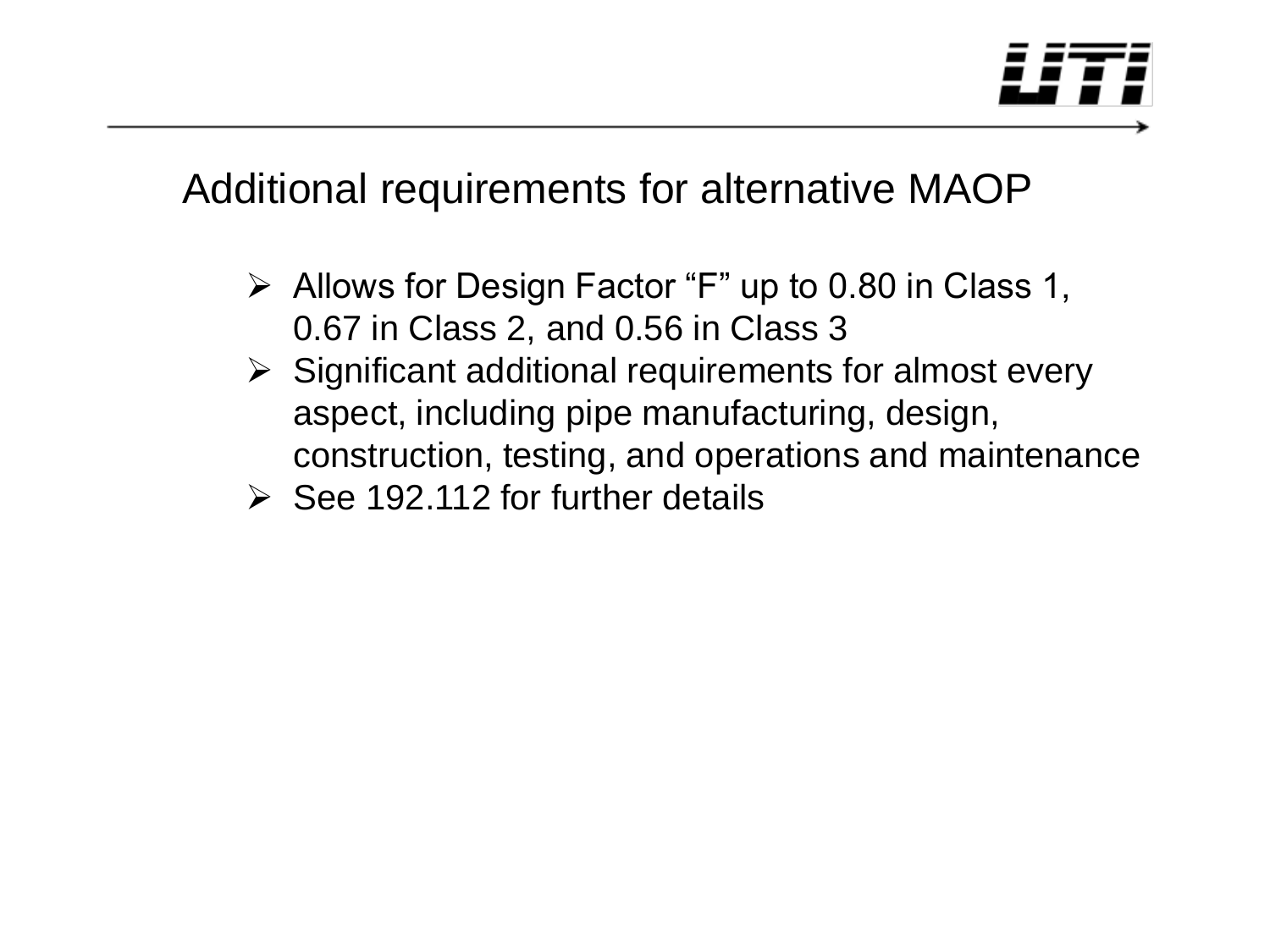

### Specifications for ordering steel pipe

- Diameter
- Pipe manufacturing specifications
- Grade
- Wall thickness
- Product Specification Level (PSL) for API 5L pipe

Current reference standard in Part 192.7 is ANSI/API Specification 5L/ISO 3183 "Specification for Line Pipe", 44th edition, 2007, including January 2009 errata and February 2009 Addendum 1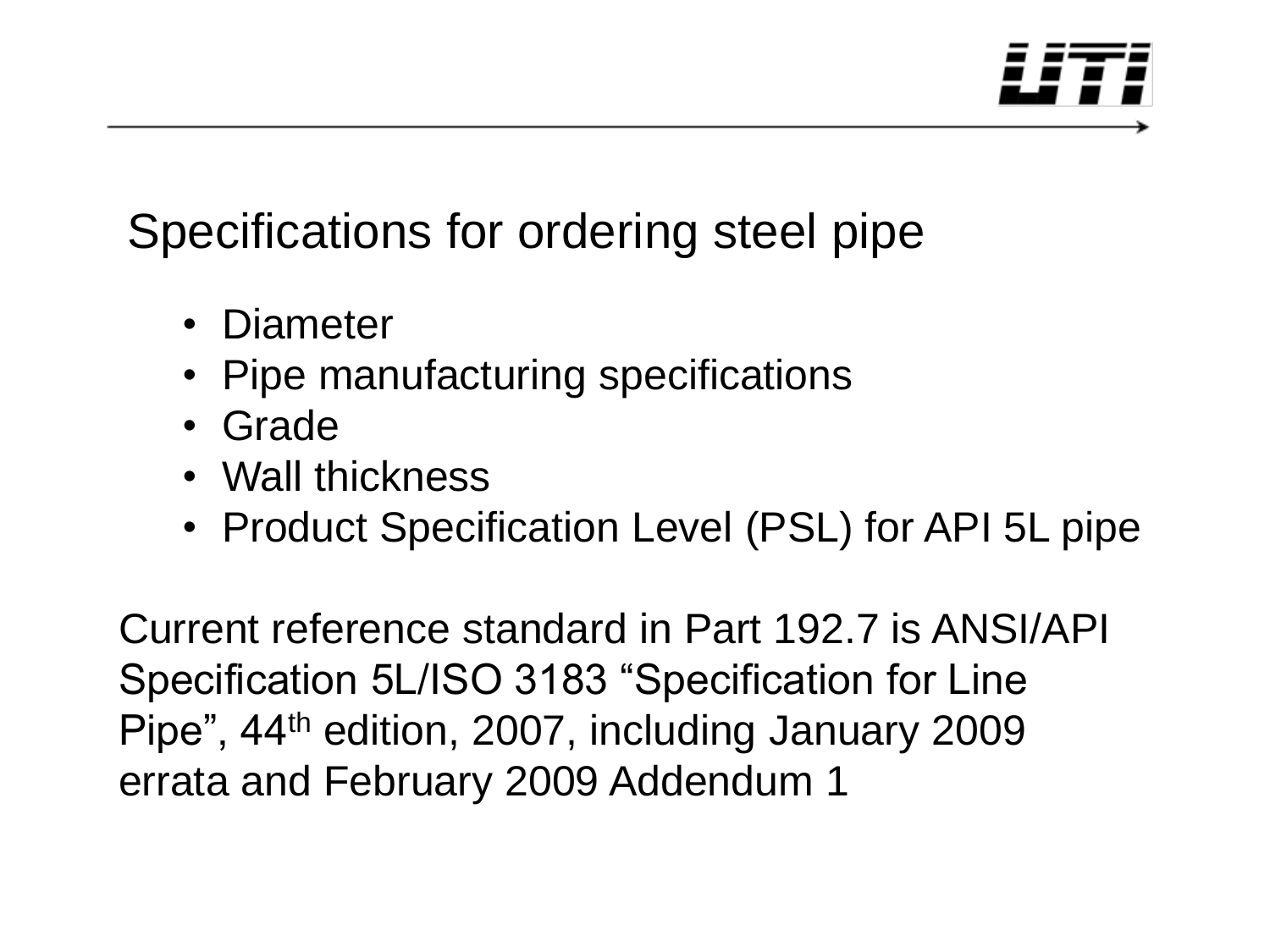

→

### **Summary of Differences Between PSL 1 and PSL 2**

| <b>Parameter</b>                                                 | PSL <sub>1</sub>                                                       | PSL <sub>2</sub>                                           |  |  |  |  |  |  |
|------------------------------------------------------------------|------------------------------------------------------------------------|------------------------------------------------------------|--|--|--|--|--|--|
|                                                                  |                                                                        |                                                            |  |  |  |  |  |  |
|                                                                  |                                                                        |                                                            |  |  |  |  |  |  |
| Grade range                                                      | A25 through X70                                                        | B through X80                                              |  |  |  |  |  |  |
| Size range                                                       | 0.405 through 80                                                       | 4.5 through 80                                             |  |  |  |  |  |  |
| Type of pipe ends                                                | Plain-end, threaded end                                                | Plain-end                                                  |  |  |  |  |  |  |
| Seam welding                                                     | All methods: continuous welding<br>limited to Grade A25                | All methods except continuous<br>and laser welding         |  |  |  |  |  |  |
| Electric welds: welder<br>frequency                              | No minimum                                                             | 100kHz minimum                                             |  |  |  |  |  |  |
| Heat treatment of electric<br>welds                              | Required for grades > X42                                              | Required for all grades (B)<br>through X80)                |  |  |  |  |  |  |
| Chemistry: max C for seamless $0.28\%$ for grades $>=$ B<br>pipe |                                                                        | 0.24%                                                      |  |  |  |  |  |  |
| Chemistry: max C for welded<br>pipe                              | 0.26% for grades $>=$ B                                                | 0.22%                                                      |  |  |  |  |  |  |
| Chemistry: max P                                                 | 0.030% for grades $>= A$                                               | 0.025%                                                     |  |  |  |  |  |  |
| Chemistry: max S                                                 | 0.030%                                                                 | 0.015%                                                     |  |  |  |  |  |  |
| Carbon equivalent                                                | Only when purchaser specifies<br><b>SR18</b>                           | Maximum required for each<br>grade                         |  |  |  |  |  |  |
| Yield Strength, maximum                                          | None                                                                   | Maximum required for each<br>grade                         |  |  |  |  |  |  |
| UTS, maximum                                                     | None                                                                   | Maximum required for each<br>grade                         |  |  |  |  |  |  |
| Fracture toughness                                               | None required                                                          | Required for all grades                                    |  |  |  |  |  |  |
| Nondestructive inspection of<br>seamless                         | Only when purchaser specifies<br>SR4                                   | SR4 mandatory                                              |  |  |  |  |  |  |
| Repair by welding of pipe<br>body, plate by skelp                | Permitted                                                              | Prohibited                                                 |  |  |  |  |  |  |
| Repair by welding of weld<br>seams without filler metal          | Permitted by agreement                                                 | Prohibited                                                 |  |  |  |  |  |  |
| Certification                                                    | Certificates when specified per<br><b>SR15</b>                         | Certificates (SR 15.1)<br>mandatory                        |  |  |  |  |  |  |
| Traceability                                                     | Traceable only until all tests are<br>passed, unless SR15 is specified | Traceable after completion of<br>tests (SR 15.2) mandatory |  |  |  |  |  |  |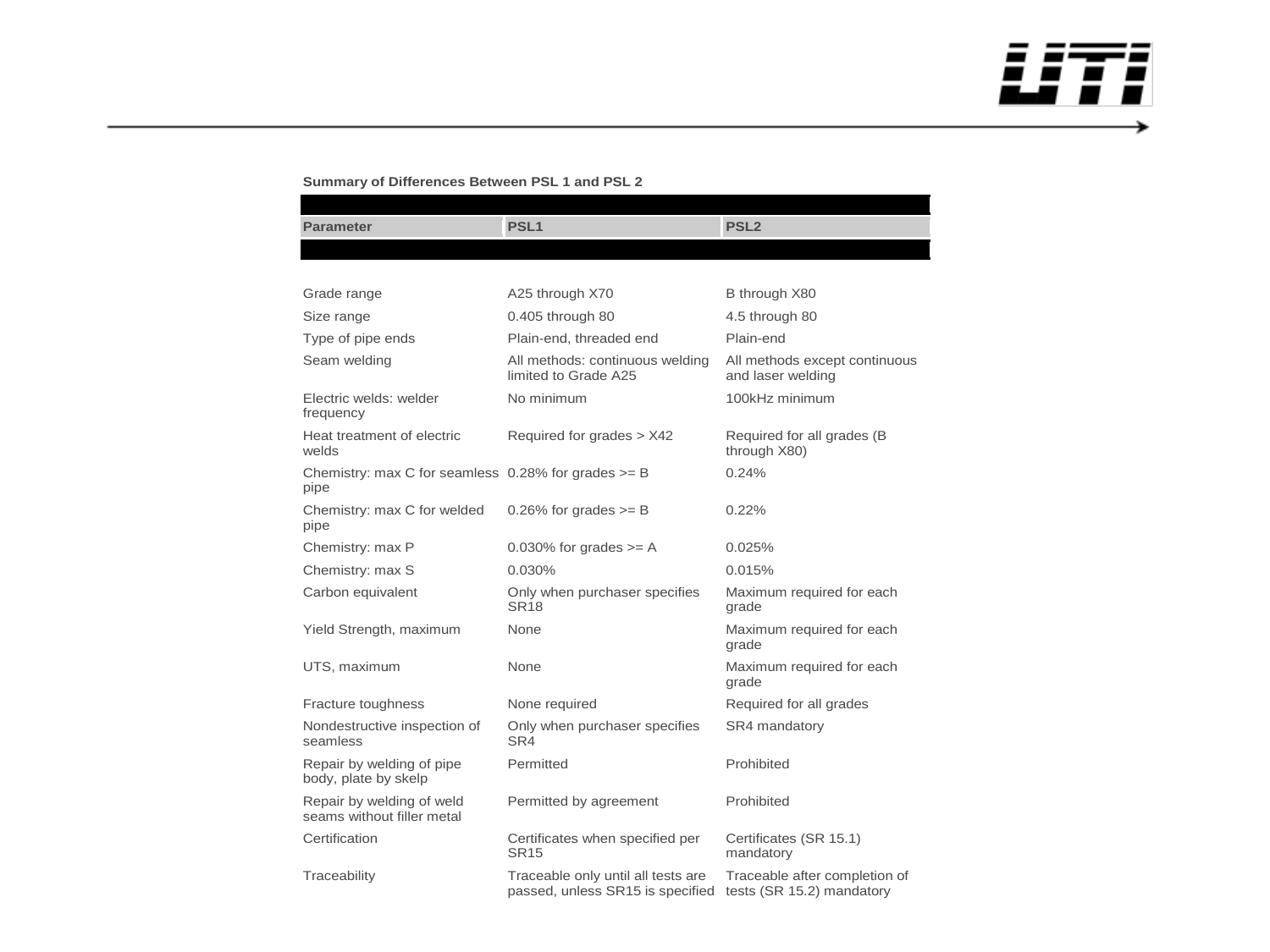

### Record Keeping for Steel Pipe

- Purchase orders (vs. phone call)
- Invoice
- Shipping receipt/bill of lading
- Mill test report (MTR's)
- Documentation on where pipe was actually installed

MTR's should be requested and retained whenever possible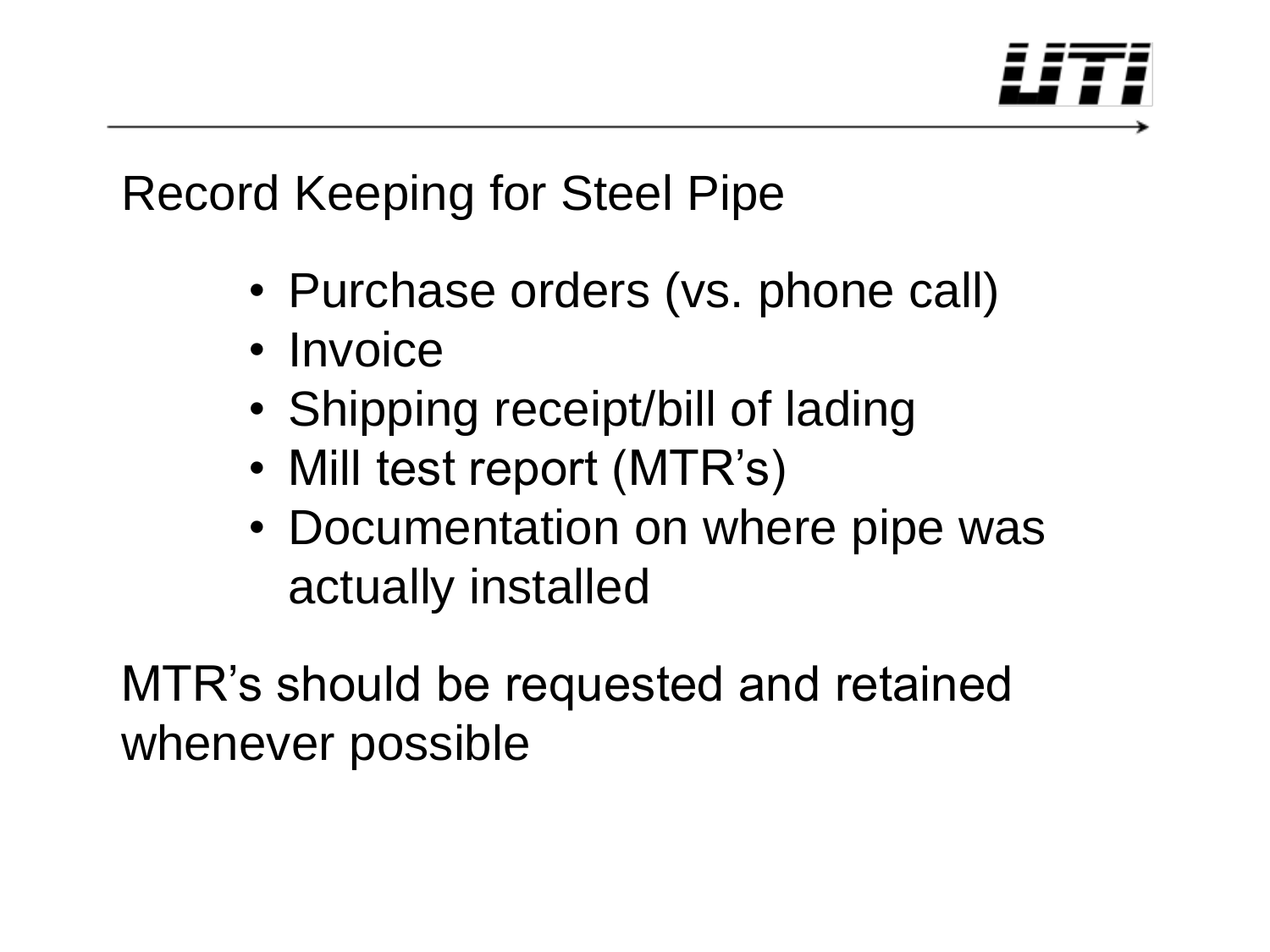- --− , , **ALLES** -

್

| PSCO                                                                                                                                                                                                                | IPSCO TUBULARS (KY) INC |                          |                                                              |                   |               |                                  |                                                                                                                                                                                                                                                                                               |                                  |                    |                                  |                                | Certificate<br>Number,                                            | 184425-4             |                                                        |                                       |                |              |                                                                                                                                                          |                                    |  |
|---------------------------------------------------------------------------------------------------------------------------------------------------------------------------------------------------------------------|-------------------------|--------------------------|--------------------------------------------------------------|-------------------|---------------|----------------------------------|-----------------------------------------------------------------------------------------------------------------------------------------------------------------------------------------------------------------------------------------------------------------------------------------------|----------------------------------|--------------------|----------------------------------|--------------------------------|-------------------------------------------------------------------|----------------------|--------------------------------------------------------|---------------------------------------|----------------|--------------|----------------------------------------------------------------------------------------------------------------------------------------------------------|------------------------------------|--|
|                                                                                                                                                                                                                     |                         |                          |                                                              |                   |               |                                  |                                                                                                                                                                                                                                                                                               |                                  |                    |                                  |                                |                                                                   |                      | Friday, February 18, 2011, 10:34:38 AM<br>Customer PCL |                                       |                |              |                                                                                                                                                          |                                    |  |
| Diameter: 16.00 in                                                                                                                                                                                                  |                         |                          | Gage: 0.375 in                                               |                   |               |                                  | <b>Grade: X42/52-2M</b>                                                                                                                                                                                                                                                                       |                                  |                    |                                  | <b>MB Orden Net:</b>           |                                                                   |                      |                                                        |                                       |                |              |                                                                                                                                                          |                                    |  |
| Specification; API SL, FORTY-FOURTH EDITION GRADES K420X52                                                                                                                                                          |                         |                          |                                                              |                   |               |                                  | Customer: QAC STOCK                                                                                                                                                                                                                                                                           |                                  |                    |                                  |                                |                                                                   |                      |                                                        |                                       |                |              |                                                                                                                                                          |                                    |  |
|                                                                                                                                                                                                                     | PSL2                    |                          | Orientation                                                  |                   |               |                                  |                                                                                                                                                                                                                                                                                               |                                  |                    |                                  | YS (psi)<br>Width (in)         |                                                                   |                      |                                                        | Elong%(2 in)<br><b>UTS (DAI)</b>      |                |              | YЛ                                                                                                                                                       |                                    |  |
| Heat                                                                                                                                                                                                                | Product ID              |                          | Test Type                                                    |                   |               |                                  | Cu                                                                                                                                                                                                                                                                                            |                                  |                    | M<br>Cf                          |                                | Sn<br>мь                                                          |                      | v<br>Ał                                                |                                       | <b>Cb</b><br>т |              | в<br><b>PCM</b>                                                                                                                                          |                                    |  |
|                                                                                                                                                                                                                     |                         |                          | Wat (%)                                                      | с                 | Mar           | P                                | s                                                                                                                                                                                                                                                                                             | sí.                              |                    |                                  |                                |                                                                   |                      |                                                        |                                       |                |              |                                                                                                                                                          |                                    |  |
| <b>B115441</b>                                                                                                                                                                                                      |                         |                          |                                                              |                   |               |                                  |                                                                                                                                                                                                                                                                                               |                                  |                    |                                  |                                |                                                                   |                      |                                                        |                                       |                |              |                                                                                                                                                          |                                    |  |
|                                                                                                                                                                                                                     | WL+72                   |                          | 970 Product: 0.06 1.17 0.011 0.004 0.22 0.07                 |                   |               |                                  |                                                                                                                                                                                                                                                                                               |                                  |                    |                                  |                                |                                                                   |                      |                                                        |                                       |                |              | 0.03 0.05 0.009 0.005 0.026 0.002 0.041 0.01 0.0002 0.13<br>0.008 0.005 0.025 0.002 0.041 0.01 0.0001 0.13                                               |                                    |  |
|                                                                                                                                                                                                                     | WL-H72                  |                          | 870B Products 0.06                                           |                   |               |                                  | 1.12 0.011 0.004 0.22                                                                                                                                                                                                                                                                         |                                  | 0.07               |                                  | $0.03$ $10.03$                 |                                                                   |                      |                                                        |                                       |                |              |                                                                                                                                                          |                                    |  |
| B115442                                                                                                                                                                                                             | <b>WL-H72</b>           |                          | 964 MILL CONTROL                                             | PIPE TPA          |               |                                  |                                                                                                                                                                                                                                                                                               | 64000<br>1,509<br>64100<br>1.518 |                    |                                  | 75900<br>38.0<br>38.5<br>75780 |                                                                   |                      |                                                        | 0,84<br>0.85                          |                |              |                                                                                                                                                          |                                    |  |
|                                                                                                                                                                                                                     | <b>WL-H72</b>           | <b>BEAB BULL CONTROL</b> |                                                              |                   |               | <b>PIPE TPA</b>                  |                                                                                                                                                                                                                                                                                               |                                  |                    | 1,514                            |                                |                                                                   |                      | 80300                                                  | 0.5<br>0.b                            |                | 0.08<br>0.00 |                                                                                                                                                          |                                    |  |
|                                                                                                                                                                                                                     | <b>WL+172</b><br>WL-H72 |                          | <b>964W MILL CONTROL</b><br><b><i>HEAWB MILL CONTROL</i></b> |                   |               | PIPE TWA<br>PIPE TWA             |                                                                                                                                                                                                                                                                                               |                                  |                    |                                  | 1,517                          |                                                                   |                      | 81100                                                  |                                       |                |              |                                                                                                                                                          |                                    |  |
|                                                                                                                                                                                                                     |                         |                          |                                                              | Heat 0.03         | 1.09.         |                                  | 0.010 0.001                                                                                                                                                                                                                                                                                   | 0.22                             | 0.07               | 0.02                             | 0.03                           | 0.011                                                             | 0.091                |                                                        | 0.030 0.001                           |                |              | 0.045   0.01 0.0005 0.10                                                                                                                                 |                                    |  |
|                                                                                                                                                                                                                     | WL-H72                  |                          | <b>BS4</b> Product: 0.05                                     |                   | 1.98 :        |                                  | 0.011 0.004                                                                                                                                                                                                                                                                                   | 0.22                             | 0.08               | 0.03                             | 0.03                           | 0.009                                                             | 0.005                | 0.025                                                  | 9,002                                 | 6.039          |              | 0.01 10,0001                                                                                                                                             | 0.12                               |  |
|                                                                                                                                                                                                                     | <b>WL-H72</b>           |                          | BB4B Freducts                                                | 0.06              |               |                                  | 1.10 : 0.011 0.003                                                                                                                                                                                                                                                                            | 0.22                             | 9.08               | 0.03                             | 0.03                           |                                                                   | 0.009 0.005          | 0.025                                                  | 0.002                                 | 0.035          |              | 0.01 0.0001 0.12                                                                                                                                         |                                    |  |
| 8115443                                                                                                                                                                                                             | <b>WL-H72</b>           |                          | <b>SS&amp; MILL CONTROL</b>                                  |                   |               | PIPE TPA                         |                                                                                                                                                                                                                                                                                               |                                  |                    |                                  | 1.508                          |                                                                   | 66600                |                                                        | 77100                                 |                | 40 D         |                                                                                                                                                          | 8.38                               |  |
|                                                                                                                                                                                                                     | <b>WL-H72</b>           |                          | <b>BEEB MELL CONTROL</b>                                     |                   |               | <b>PIPE TPA</b><br>PIPE TWA      |                                                                                                                                                                                                                                                                                               |                                  |                    | 65200<br>1.803                   |                                | 76500                                                             |                      | 39.D                                                   |                                       | 0.88           |              |                                                                                                                                                          |                                    |  |
|                                                                                                                                                                                                                     | WL+IT2                  |                          | <b>SBEW MELL CONTROL</b>                                     |                   |               |                                  |                                                                                                                                                                                                                                                                                               |                                  |                    | 1,807                            |                                |                                                                   | 79300                |                                                        |                                       | 0.9            |              | 0.00                                                                                                                                                     |                                    |  |
|                                                                                                                                                                                                                     | <b>WL-H72</b>           |                          | <b>SBEWS' MILL CONTROL</b>                                   |                   |               | PIPE TWA                         |                                                                                                                                                                                                                                                                                               |                                  |                    |                                  | 1.514                          |                                                                   |                      | 77800                                                  |                                       |                | Đ.D<br>5.06  |                                                                                                                                                          |                                    |  |
|                                                                                                                                                                                                                     |                         |                          |                                                              | Hend 0.04         | 1.12          |                                  | 0.01110.001                                                                                                                                                                                                                                                                                   | 0.251                            | 0.08               | 0.02                             | 0.03                           | 0.011                                                             |                      |                                                        | 0.002 0.034 0.001                     | 0.046          | 0.01         | $0.0006$ $0.11$                                                                                                                                          |                                    |  |
|                                                                                                                                                                                                                     | <b>WL-H72</b>           | 968                      | Product:                                                     | 0.05              | 1.12          |                                  | 0.012 0.003                                                                                                                                                                                                                                                                                   |                                  | <b>B.24   0.09</b> | 0.03                             | 0.04                           | 0.003                                                             |                      |                                                        | 0.008 0.029 0.002                     | 0.040          | 0.81         | 0.0001 0.12                                                                                                                                              |                                    |  |
|                                                                                                                                                                                                                     | <b>WL-H72</b>           | <b>HBSB</b>              | Prodect 0.06                                                 |                   | 1.13          |                                  | 0.011 : 0.002                                                                                                                                                                                                                                                                                 |                                  | $0.24$ i 0.09      | 0.03                             | 0.04                           |                                                                   |                      |                                                        | $0.009$   $0.005$   $0.030$   $0.002$ | 0.040          | 0,01         | 0.0001 0.13                                                                                                                                              |                                    |  |
| <b>B115448</b>                                                                                                                                                                                                      | <b>WL-H72</b>           |                          | 973 MILL CONTROL                                             |                   |               | PIPE TPA                         |                                                                                                                                                                                                                                                                                               |                                  |                    | 1.512<br><b>87000</b>            |                                |                                                                   | 40.0<br><b>77500</b> |                                                        |                                       | 0.85           |              |                                                                                                                                                          |                                    |  |
|                                                                                                                                                                                                                     | <b>WL-H72</b>           |                          | 973B MILL CONTROL<br>973VM WILL CONTROL                      |                   |               | PIPE TPA                         |                                                                                                                                                                                                                                                                                               |                                  |                    | 68700<br>1,510<br>1,516<br>1.513 |                                |                                                                   | 79000<br>31300       |                                                        |                                       | 40.0<br>0.0    |              | 0.87                                                                                                                                                     |                                    |  |
|                                                                                                                                                                                                                     | <b>WL+H72</b>           |                          |                                                              |                   |               | PIPE TWA                         |                                                                                                                                                                                                                                                                                               |                                  |                    |                                  |                                |                                                                   |                      |                                                        | 31500                                 | 0.0            |              | 0.00<br>0.08                                                                                                                                             |                                    |  |
|                                                                                                                                                                                                                     | <b>WL+172</b>           |                          | 873WB MILL CONTROL                                           |                   |               |                                  | PIPE TWA                                                                                                                                                                                                                                                                                      |                                  | 8.08               | 0.03                             | 0.03                           | 0.013                                                             |                      |                                                        | 0.002   0.033   0.001                 | 0.046          |              | 0.01 0.0005                                                                                                                                              |                                    |  |
|                                                                                                                                                                                                                     |                         |                          |                                                              | <b>Heats 0.04</b> | 1.95          |                                  | 0.008:0.001                                                                                                                                                                                                                                                                                   | 0.22<br>0.22                     | 0.03               | 0.04                             | 0.04                           |                                                                   | $0.012$   $0.008$    |                                                        | $0.031 \pm 0.003$                     | 0.040          | 0.01         | 0.00021 0.13                                                                                                                                             | 0.11                               |  |
|                                                                                                                                                                                                                     | WL+I72<br>WL-H72        | 9731<br>973B             | Product1 0.06<br><b>Products</b>                             | 0.06              | 1.10<br>$+10$ |                                  | $0.011$ 0.003<br>$0.011$ 0.003 0.22                                                                                                                                                                                                                                                           |                                  | 0.09               | 0.04                             | 0.04                           |                                                                   | 0.012 0.005          |                                                        | $0.030$ $0.002$                       | 0.040          | 0.07         | $0.0001$ $0.13$                                                                                                                                          |                                    |  |
| B115446                                                                                                                                                                                                             | <b>WL-H72</b>           |                          | <b>SEBIMILL CONTROL</b>                                      |                   |               |                                  |                                                                                                                                                                                                                                                                                               |                                  |                    |                                  | 1.510                          |                                                                   | 66500                |                                                        | 77300                                 |                | 40.0         |                                                                                                                                                          | 0.86                               |  |
|                                                                                                                                                                                                                     | <b>WL-H72</b>           |                          | <b>RGSBIMILL CONTROL</b>                                     |                   |               | PIPE TPA<br>PIPE TPA             |                                                                                                                                                                                                                                                                                               |                                  |                    | 64700<br>1.511                   |                                | 40.0<br>75400                                                     |                      |                                                        | 0.85                                  |                |              |                                                                                                                                                          |                                    |  |
|                                                                                                                                                                                                                     |                         |                          |                                                              |                   |               |                                  |                                                                                                                                                                                                                                                                                               |                                  |                    |                                  |                                |                                                                   |                      |                                                        |                                       |                |              |                                                                                                                                                          |                                    |  |
|                                                                                                                                                                                                                     |                         |                          |                                                              |                   |               |                                  |                                                                                                                                                                                                                                                                                               |                                  |                    |                                  |                                |                                                                   |                      |                                                        |                                       |                |              |                                                                                                                                                          |                                    |  |
| /A - Transverse Pipe Axis<br>LPA - ' smalesting! Plan Ashi-<br>TVON - Transverse Weld Auto<br>FET-Full Section Testing<br>Pitty - Full Body Nonrestand<br>GET - Cuesched and Temperad<br><b>SR - Styres Referre</b> |                         |                          |                                                              |                   |               | <b>Findaning Test Accordebia</b> | Littrasonic Webi Une krapaciton Acceptable<br>Electric Resistance Welded (Type E)<br>UT Cal. to US' Orland Hote studior N10 (DIDD Notches<br>Mated and Magufactured in the USA<br>Hydrostatic Twee Pennsylva, 1720 PSI for 5 ments<br>Minimum Weld Sears Heat Treatment Temperature: 1800 (F) |                                  |                    |                                  |                                | product has been found to be in compliance with all requirements. |                      |                                                        |                                       |                |              | We certify that the product described above has been manufactured, sampled,<br>inspected, and lested in accordance to fire referenced apecification. The | TRUSHING, JUNE 18, 2811, TARVE AND |  |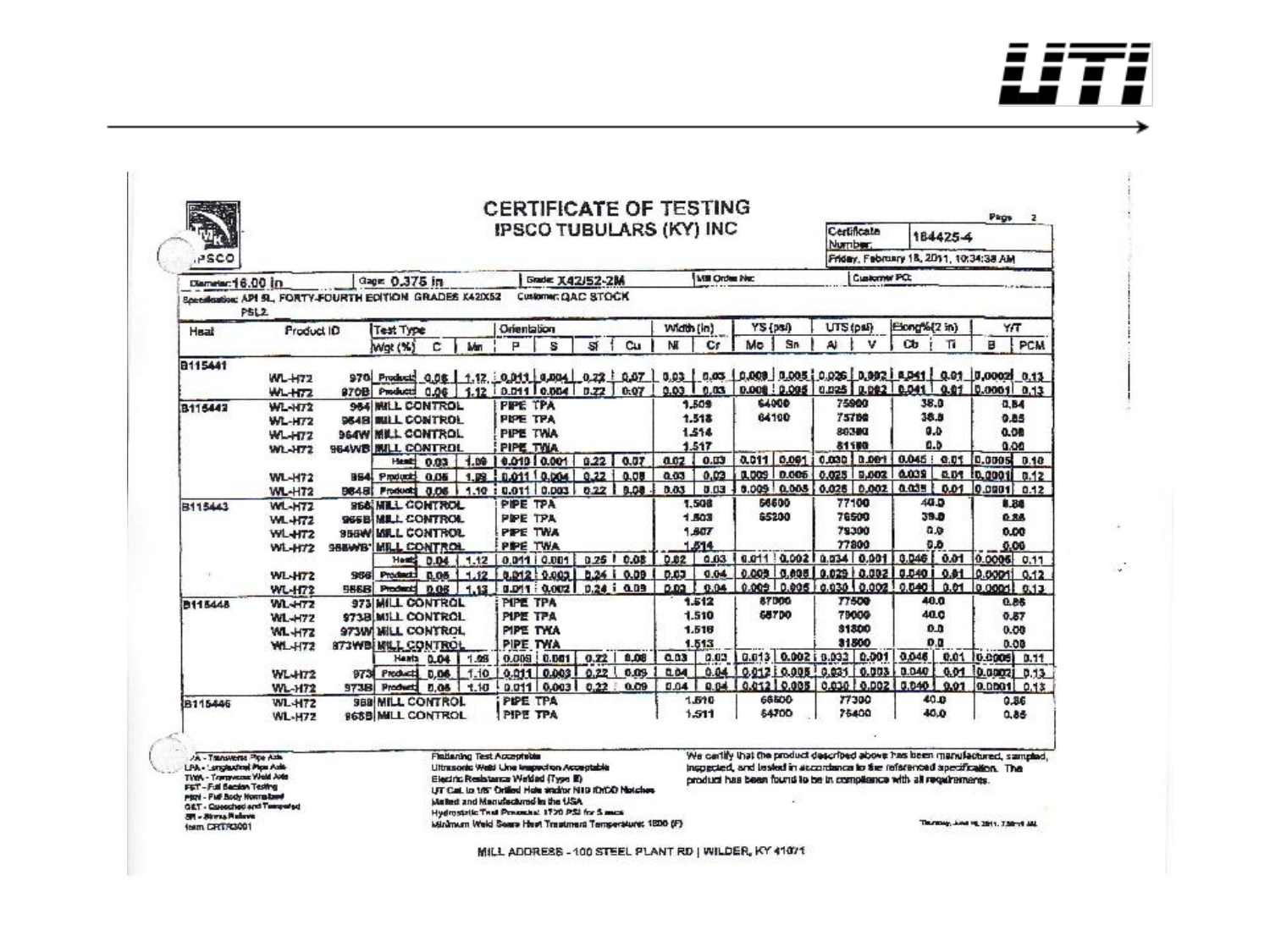

### Double Stamped Pipe

• Why double stamped pipe?

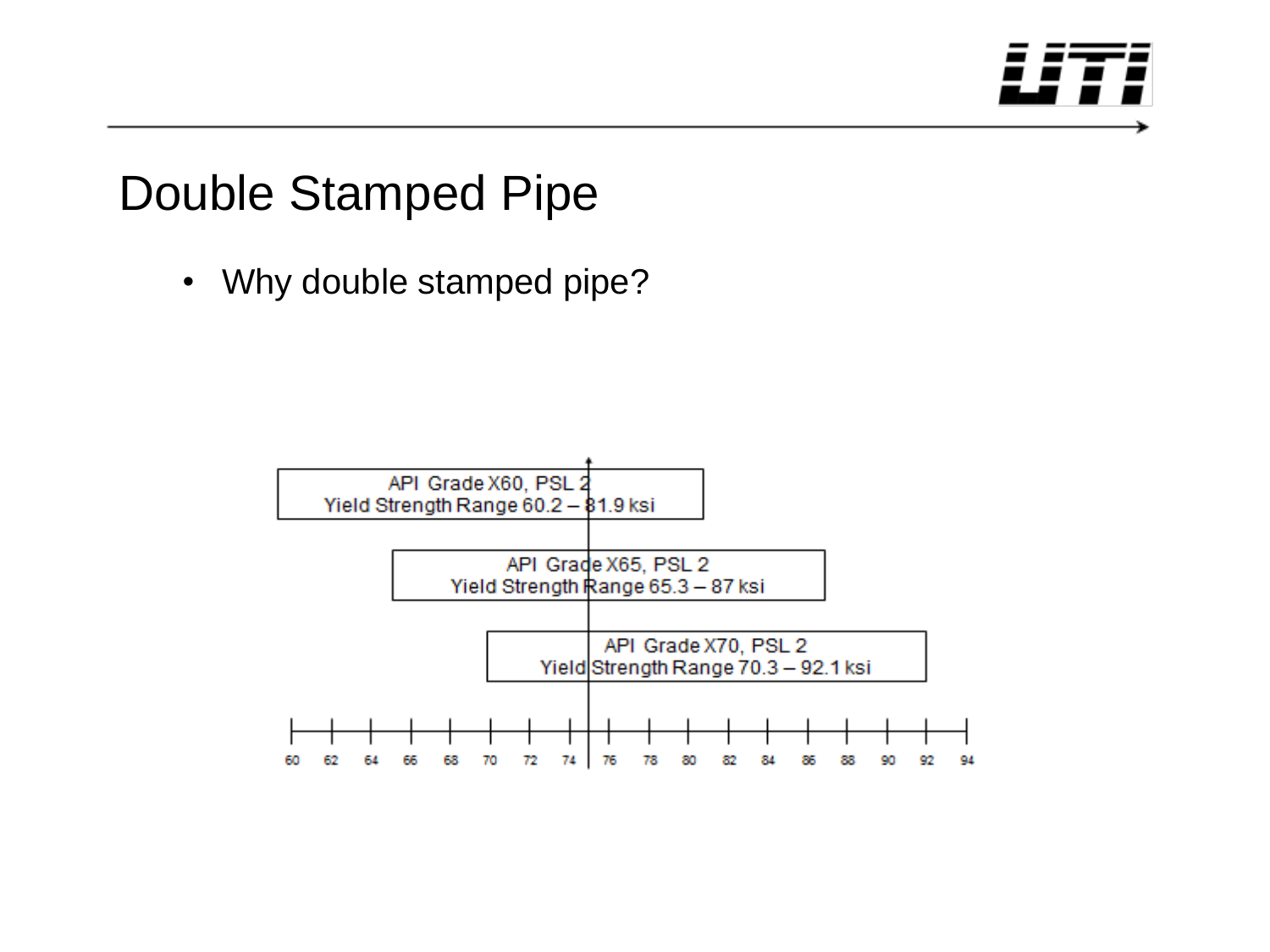

The most common dual grade product has been Grade B/X42, but other common dual-grades are:

X-42/X-46 Grade B/X-42/X-46 X-42/X-52 X-60/X-65 X-60/X-65/X-70

UTI's policy is to design to any single chosen grade but to weld to the highest stamped grade.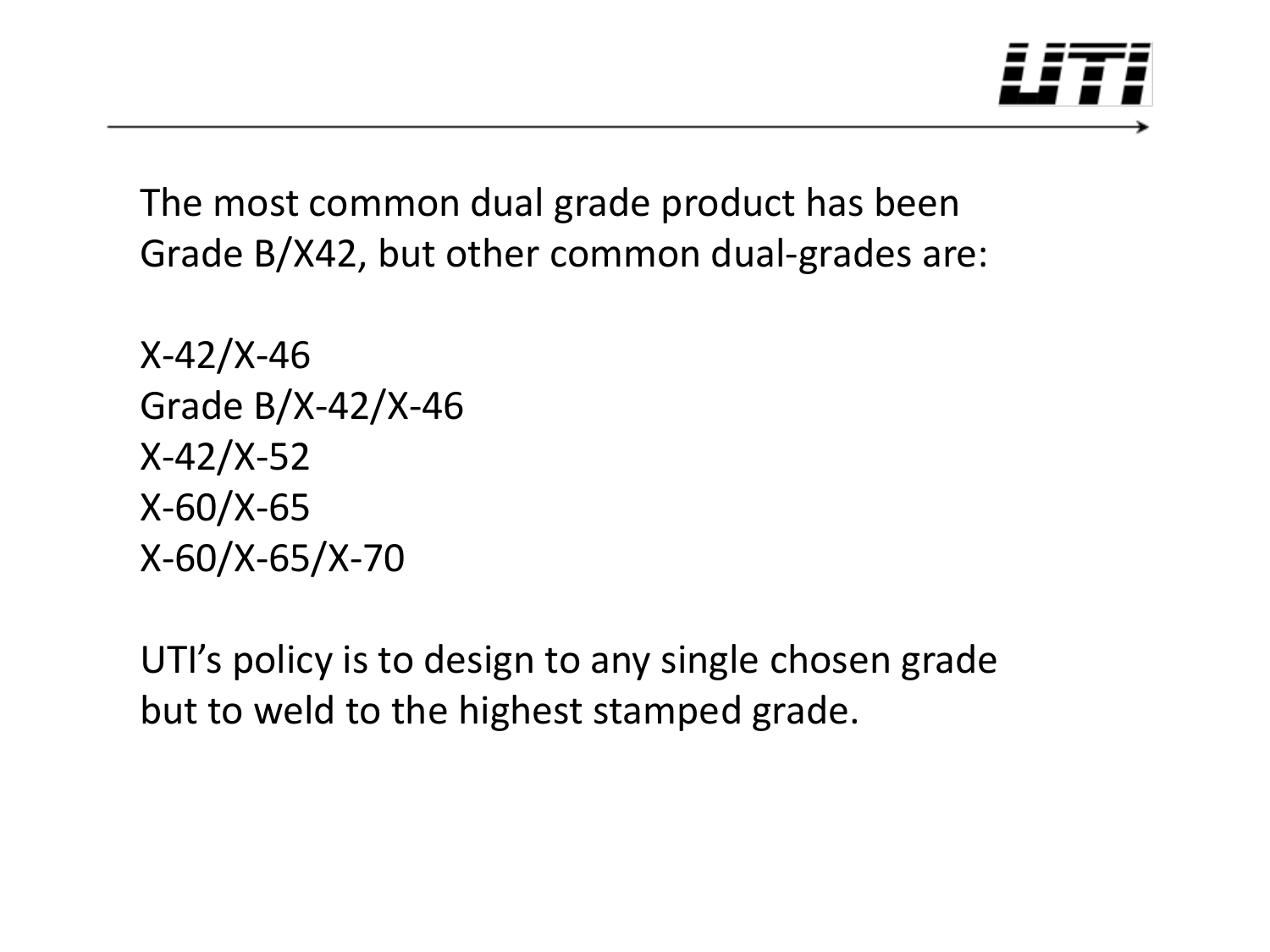

What is a reasonable 4" pipe to select for a Class 3 distribution system with a MAOP of 400 psig?

 (1) 4", API 5-L Gr B, 0.120w, ERW (2) 4", API 5-L Gr B, 0.188w, ERW (3) 4", API 5-L X-42, 0.237w, ERW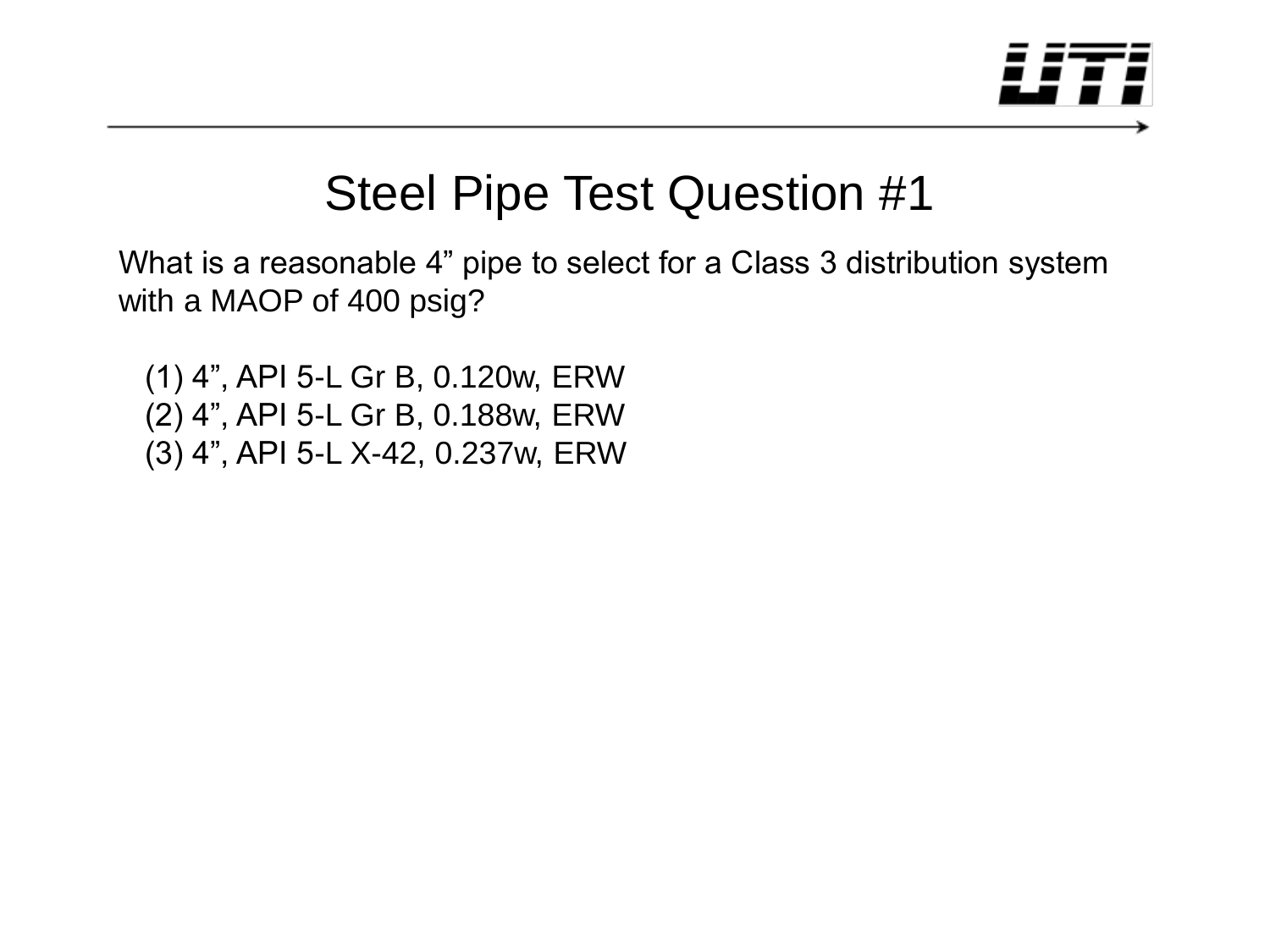

What is a reasonable 4" pipe to select for a Class 3 distribution system with a MAOP of 400 psig?

 (1) 4", API 5-L Gr B, 0.120w, ERW (2) 4", API 5-L Gr B, 0.188w, ERW (3) 4", API 5-L X-42, 0.237w, ERW

Solution (using Barlow's Formula to limit at 20% SMYS)

 (1) 4", API 5-L Gr B, 0.120w, ERW •  $P = 2 \times (35,000 \times 0.20) \times 0.120 / 4.5 = 373 \text{ psiq}$  (2) 4", API 5-L Gr B, 0.188w, ERW •  $P = 2 \times (35,000 \times 0.20) \times 0.188 / 4.5 = 584 \text{ psiq} \leftarrow My Choice$ (3) 4", API 5-L X-42, 0.237w, ERW

•  $P = 2 \times (42,000 \times 0.20) \times 0.237 / 4.5 = 884 \text{ psig}$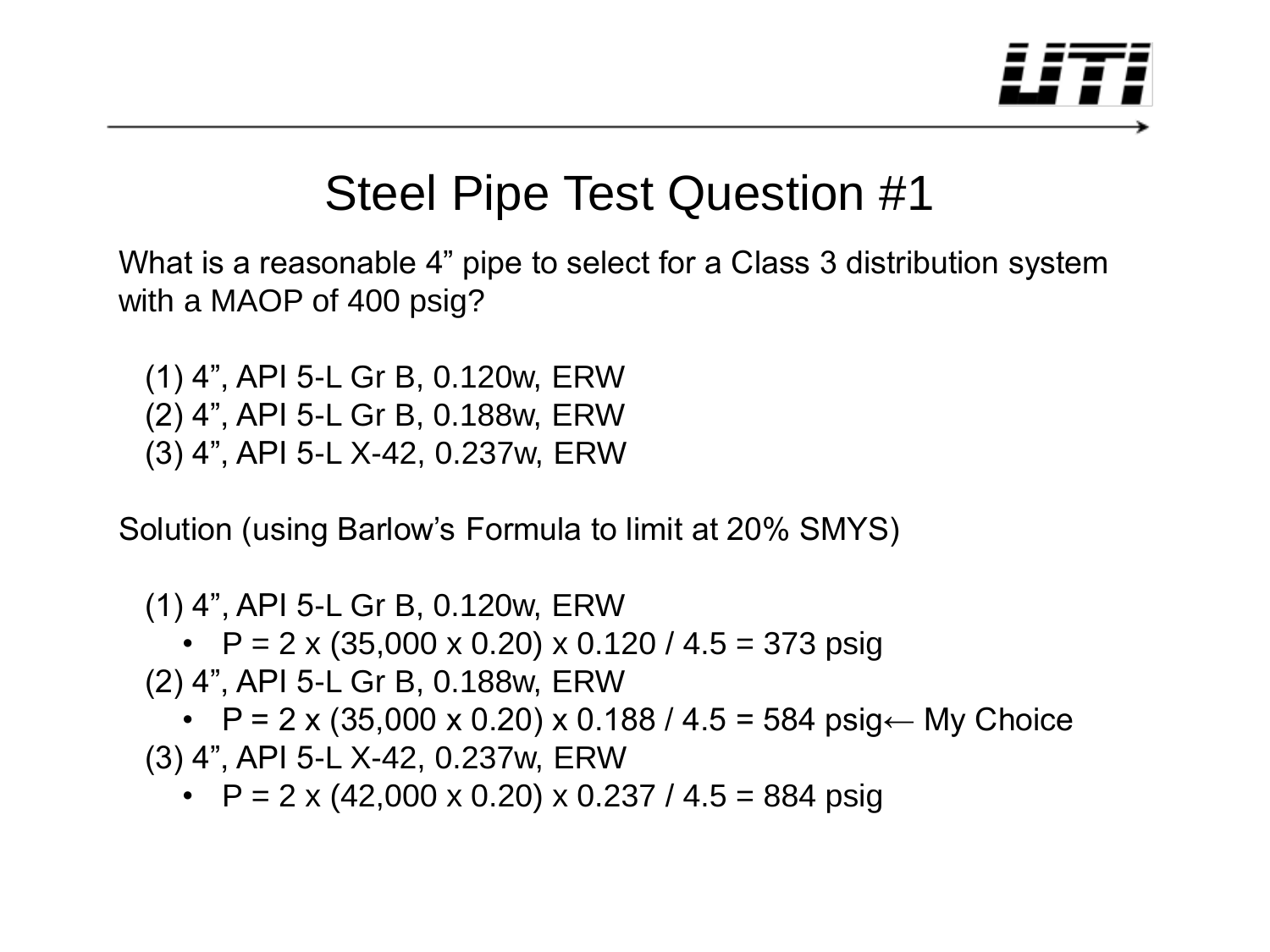

I have an 8", 0.188w, unknown grade transmission pipe in a Class 3 location with a 575 psig MAOP. Is it OK from a pipe design standpoint?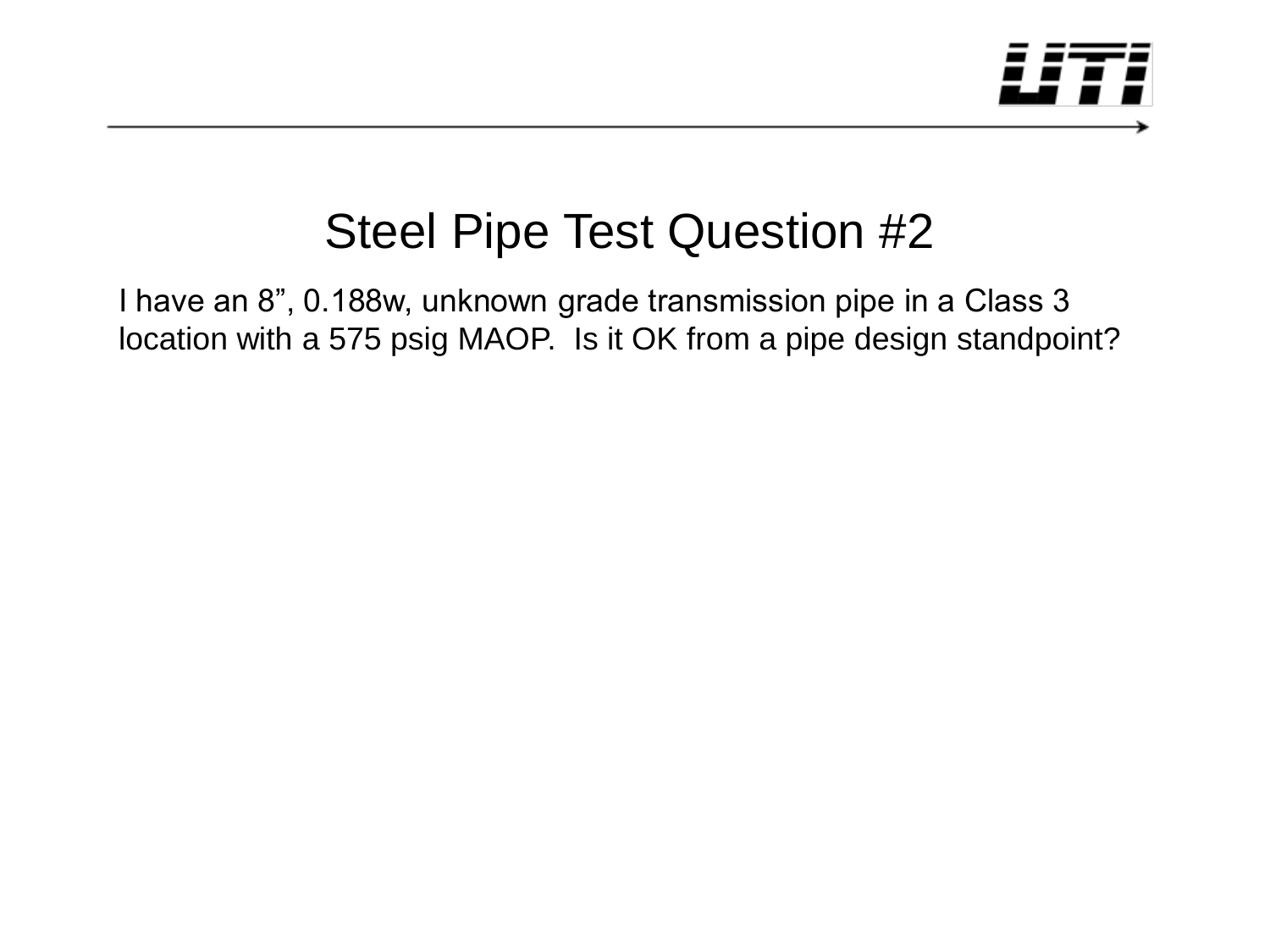

I have an 8", 0.188w, unknown grade transmission pipe in a Class 3 location with a 575 psig MAOP. Is it OK from a pipe design standpoint?

Solution (using Design Formula)

 $P = 2 \times 24,000 \times 0.188 / 8.625 \times 0.50 \times 1.00 \times 1.00 = 523 \text{ psig NOPE}$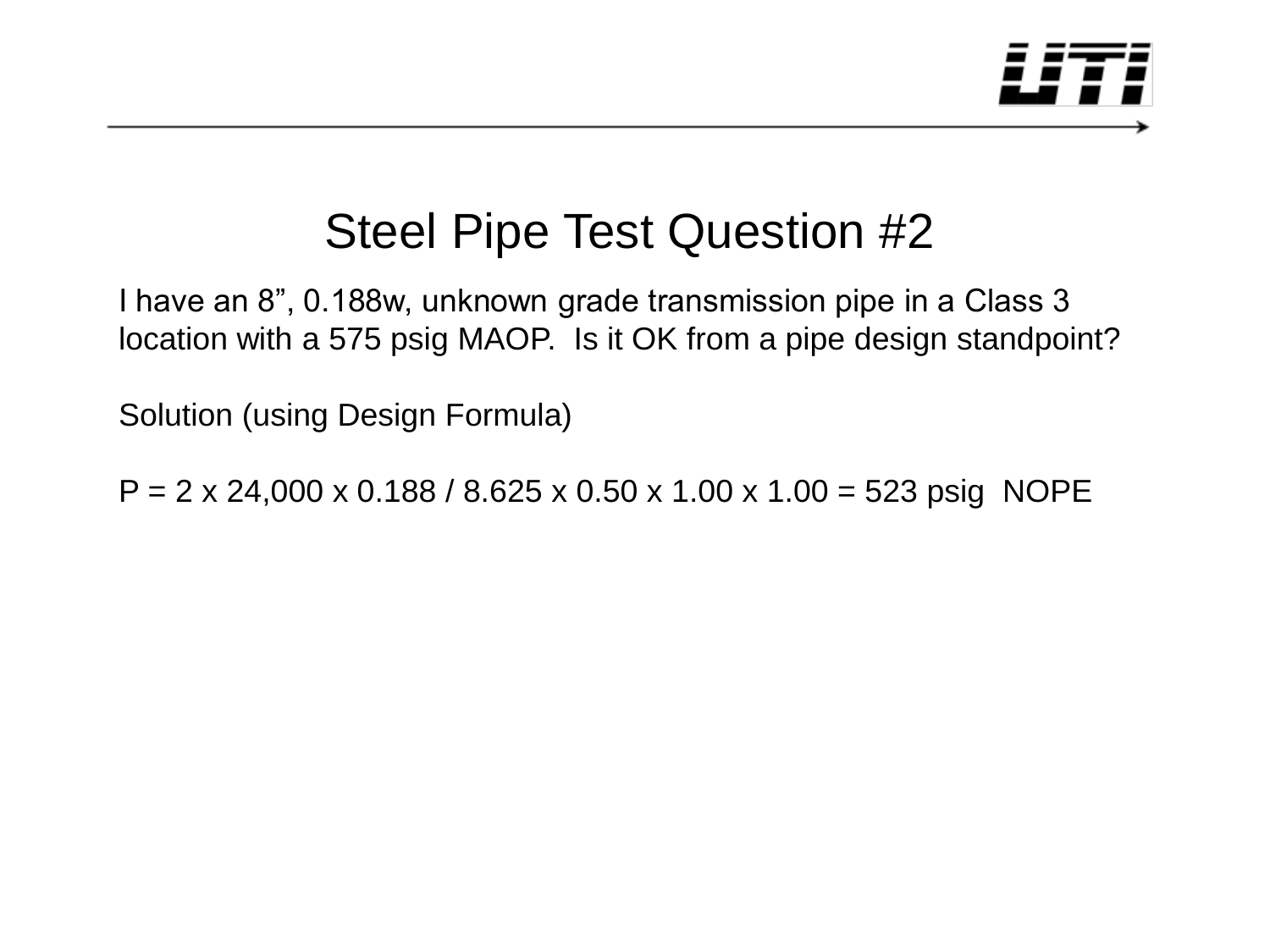

What is 50% SMYS in a Class 1 location for 16", API 5L X-52, 0.250w, Butt Welded pipe?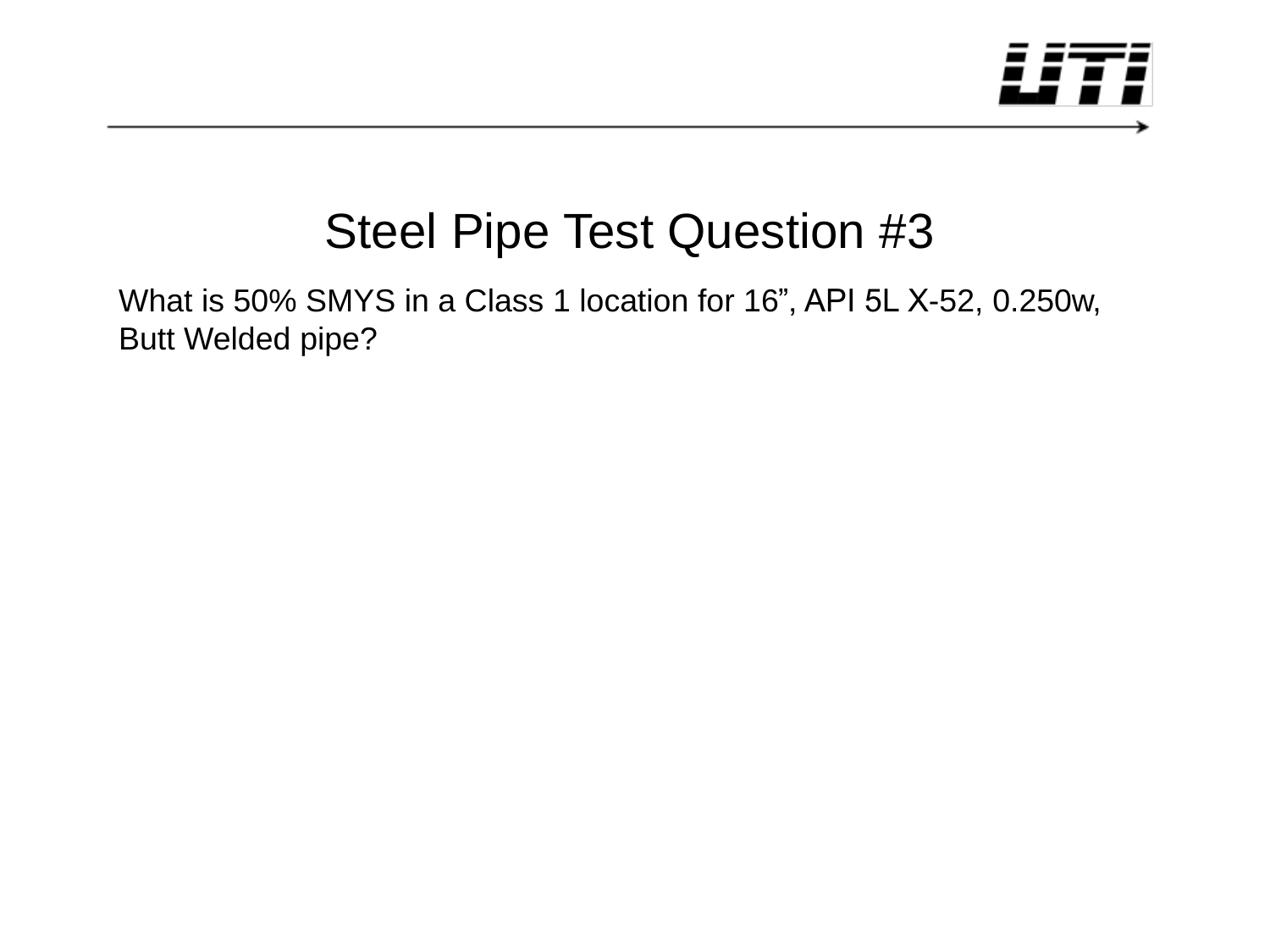

What is 50% SMYS in a Class 1 location for 16", API 5L X-52, 0.250w, Butt Welded pipe?

Solution (using Barlow's Formula)

 $P = 2 \times (52,000 \times 0.50) \times 0.250 / 16 = 812 \text{ psig}$ 

NOTE: 812 psig of internal pressure will create 50% SMYS for 16" API 5L X-52, 0.250w pipe regardless of class location, seam type, or temperature.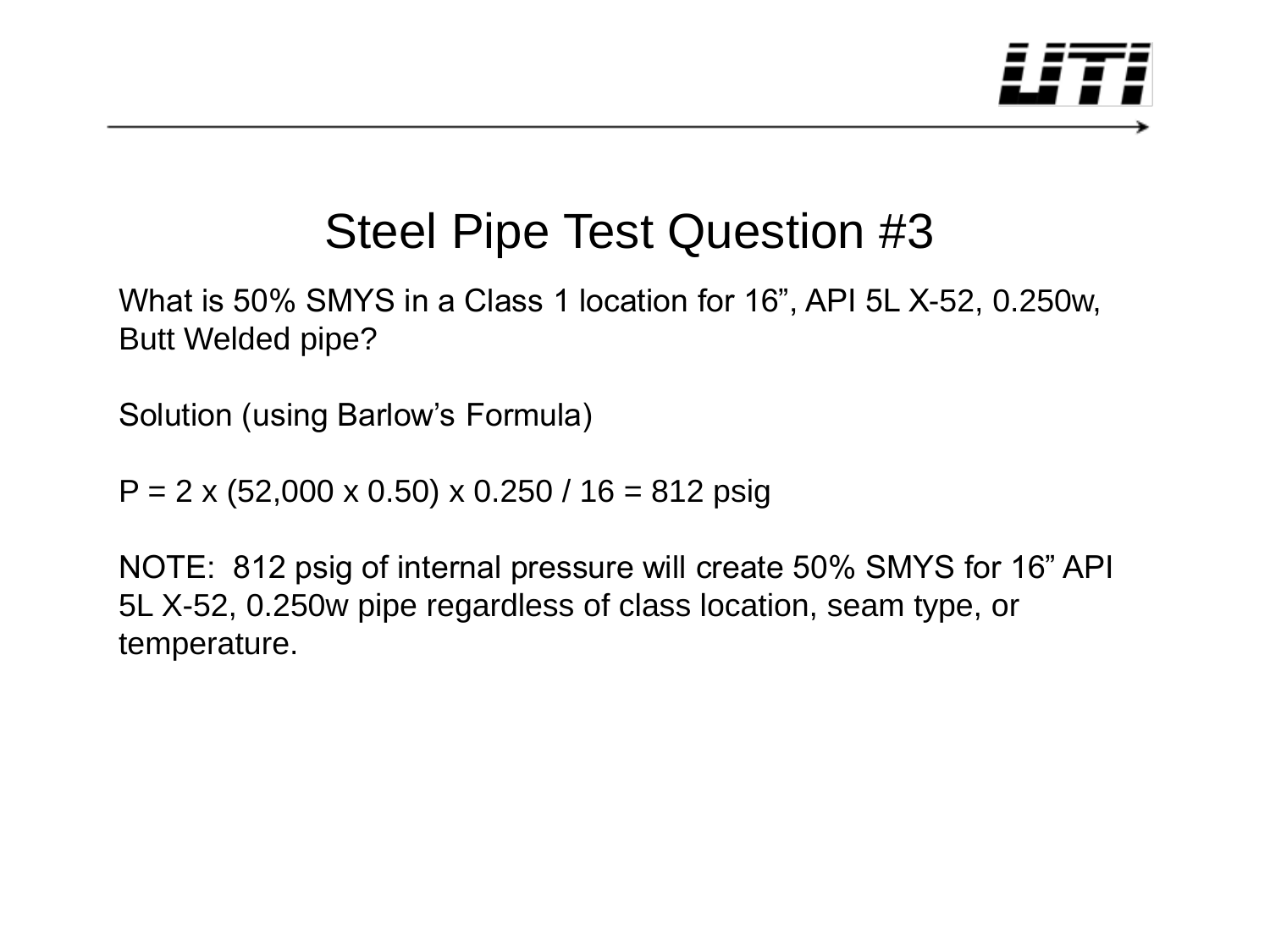

Is 12", API 5L GR B, 0.250w, ERW pipe suitable for a 300 psig MAOP Class 3 distribution pipeline?